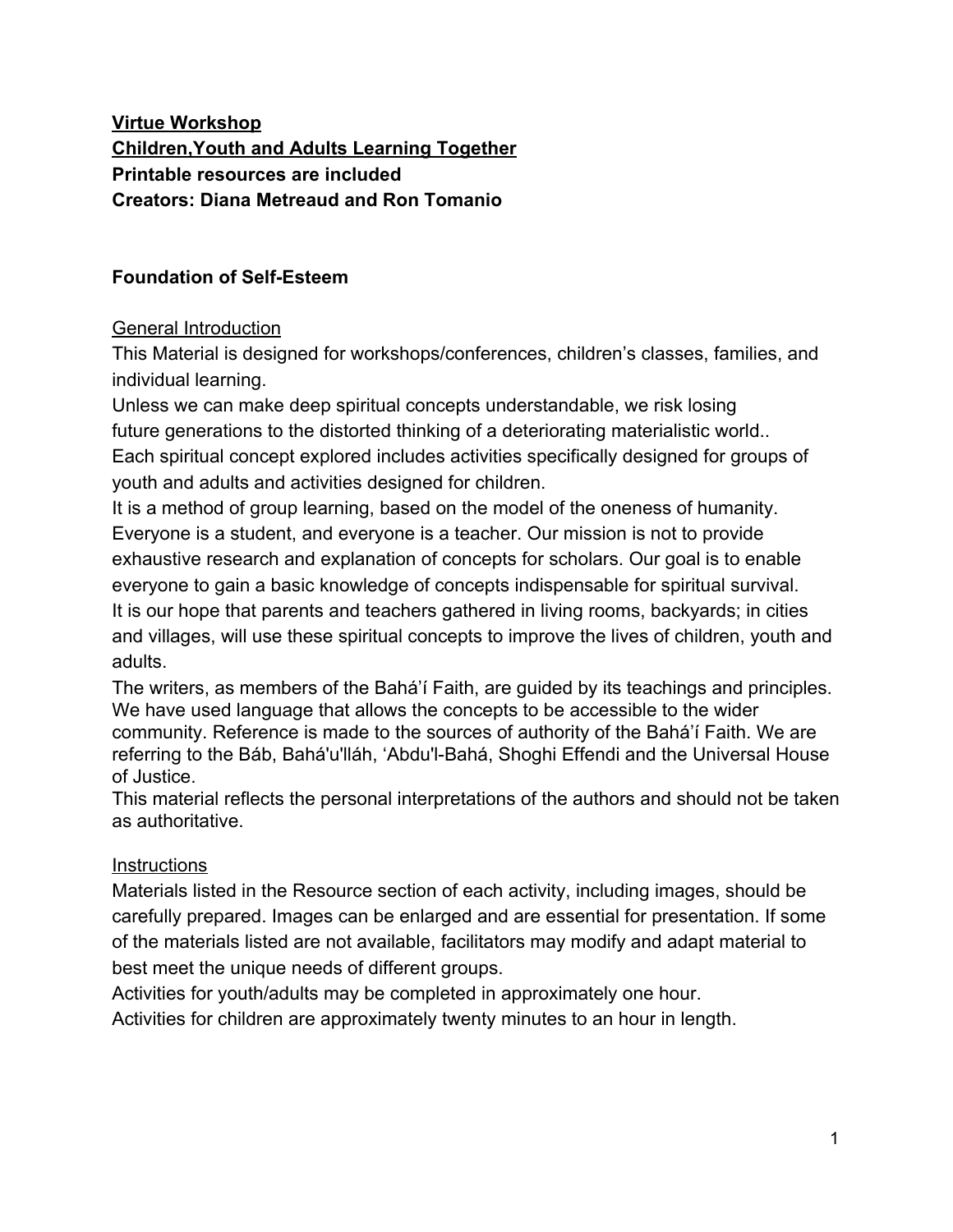# **Adult Activity 1**

Document with text to be read aloud by participants. Facilitator may choose to use a projector.

## **Materials in Resource Section**

**Facilitator shares Image A** with participants:



**Facilitator says:** From the very beginning of our lives, people, even well-meaning friends and family, will say and do things that will damage our self-esteem. We can be conditioned to believe that we are someone who has been created empty, possessing nothing of value. We grow up believing that we are and will always be less than everyone else. We will try to fill the emptiness within with harmful thoughts, substances and activities.

**Facilitator shares Image B** with participants:



**Facilitator says:** In the *Hidden Words of Bahá'u'lláh,* we are explicitly told that we have been endowed with an assortment of astounding gifts from God. These gifts are given to all, irrespective of race, nationality or religion. Knowing this truth, allows the individual to understand the oneness of mankind.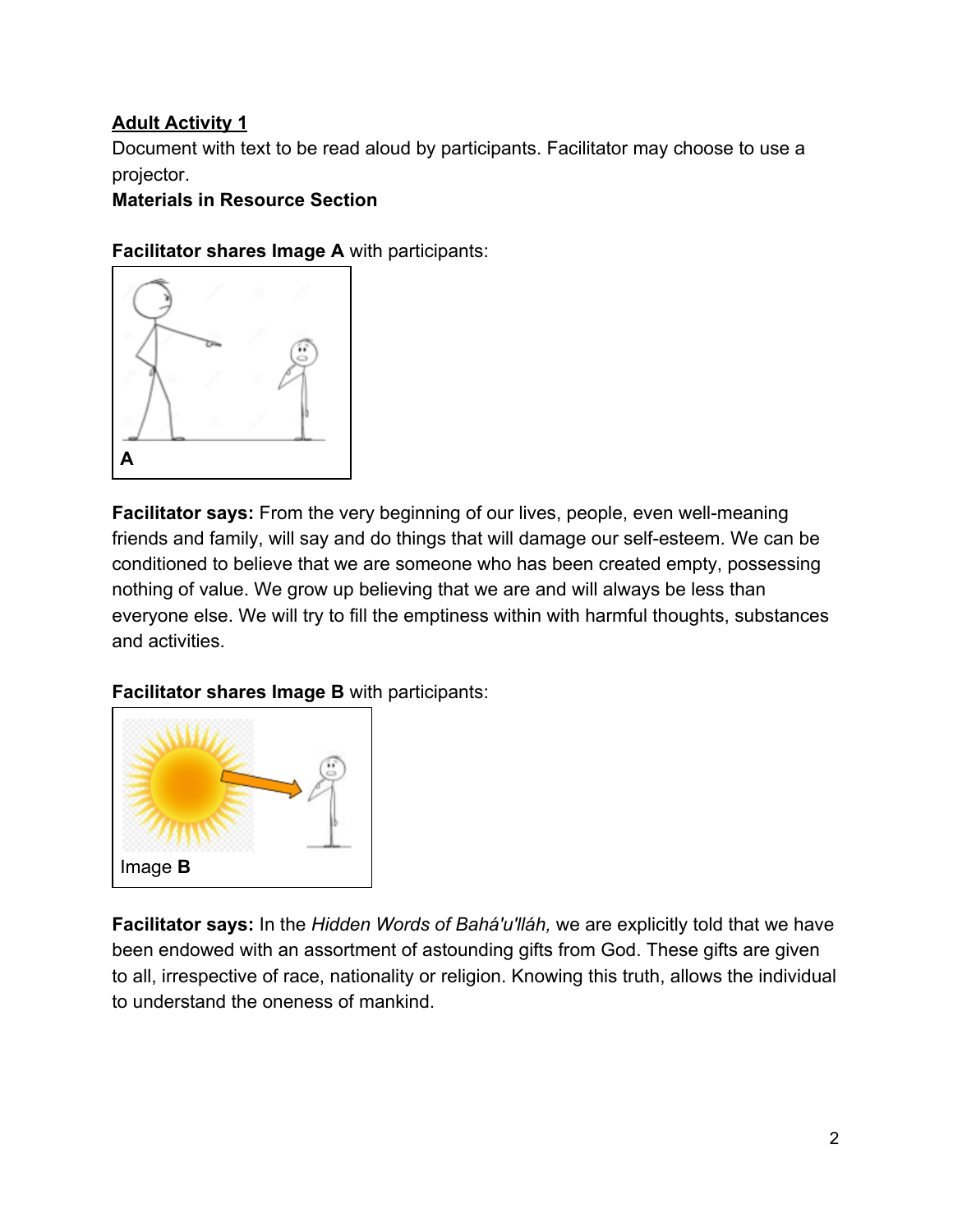**Facilitator shares** Image **C** with participants:

"Noble have I created thee..." Hidden Word -Arabic #22.

**"Within thee have I placed the essence of My light".**

Hidden Word -Arabic #12

**"Out of the essence of knowledge I gave thee being … out of the clay of love I moulded thee …"**

Hidden Word -Arabic #13

 **"Thou art My light and My light shall never be extinguished...Thou art My glory and My glory fadeth not...Thou art My robe and My robe shall never be**

**outworn…"** Hidden Word -Arabic # 14

**"I have breathed within thee a breath of My own Spirit."** Hidden Word -Arabic # 19

**"therefore I created thee, have engraved on thee Mine image"** Hidden Word - Arabic #3

**"Thy heart is My home; sanctify it for My descent. Thy spirit is My place of revelation; cleanse it for My manifestation."** Hidden Word - Arabic # 59

**-** Bahá'í Reference Library: *The Hidden Words of* Bahá'u'lláh

**C**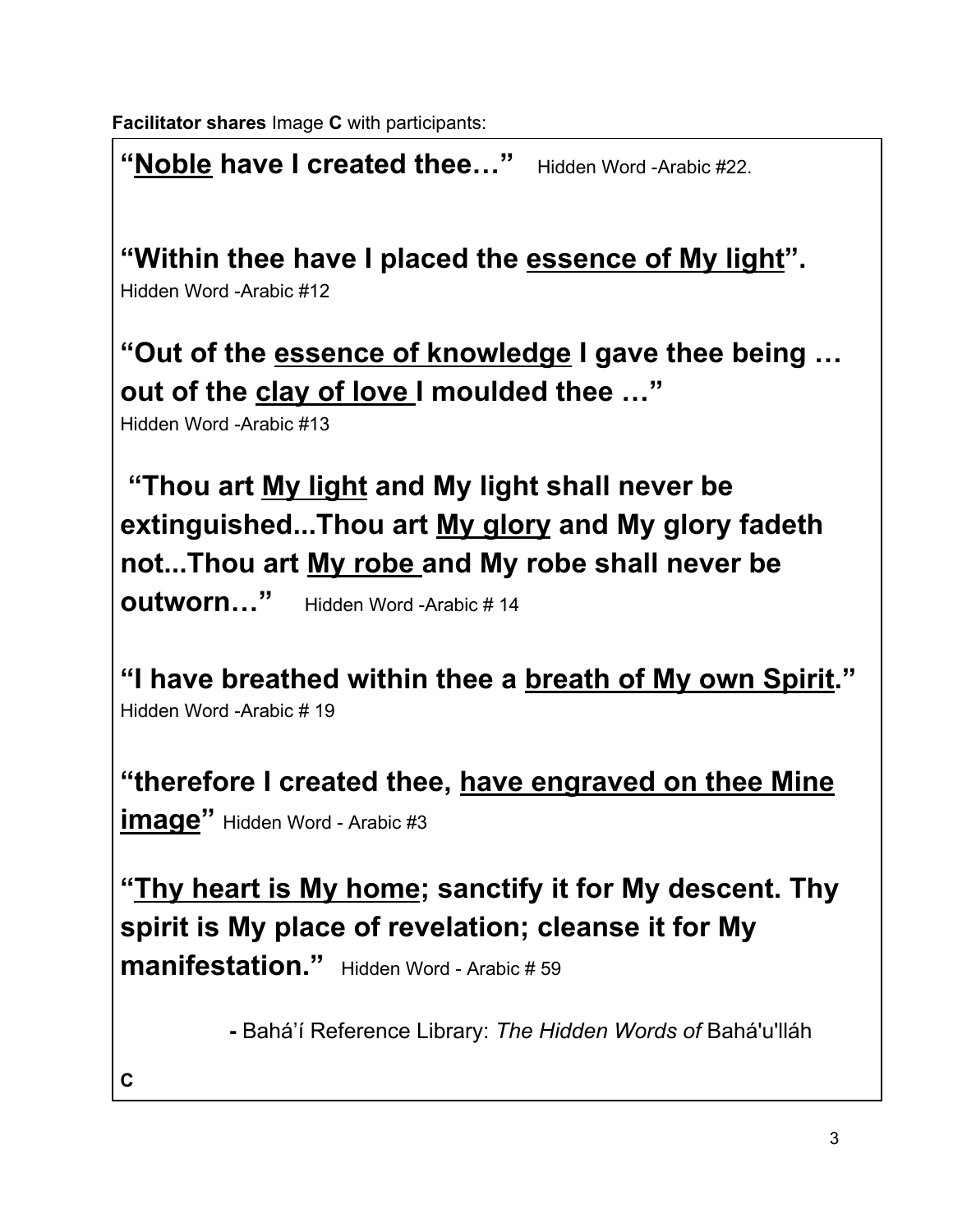**Facilitator asks participants in turn:** to read the phrases on the list (**Image C**)

## **Participants respond by reading phrases**

**Facilitator says:** It should be impossible to look at ourselves the same way after being told by a Prophet of God that we are "noble", filled with the "essence of "My light" "My knowledge" and "My love".

The key word in this collection of *Hidden Words* is: "**My**" -- meaning **God**.

**Facilitator asks:** participant to read the following in a loud voice:

**What we are made of came from God. This is the foundation of our true self-esteem. This is who we are.**

**The source of our self-esteem is God. The source is not ourselves. The source of our self-esteem are the unique virtues that God has given each of us. This means that the gifts that I have are different from the gifts that God has given anyone else. Our God-given self-esteem can never be destroyed. However, our self-esteem can be obscured by our behavior choices.**

**Facilitator asks:** participant to read the following in a loud voice:

**The oneness of mankind means that God has His attributes inside everyone on the planet. He has placed His light, His knowledge, His love, His nobility, inside of all of us. If we disrespect ourselves and obscure our self-esteem or do the same to someone else, we have disrespected the attributes of God and God Himself.**

**Facilitator says:** God continually tries to build up our self-esteem. Let's close with what Bahá'u'lláh thinks about us:

**Facilitator asks:** a participant to read the following quotation in a loud voice:

**Ye are the stars of the heaven of understanding, the breeze that stirreth at the break of day, the soft-flowing waters upon which must depend the very life of all men, the letters inscribed upon His sacred scroll.**

- Bahá'í Reference Library: *Gleanings from the Writings of Bahá'u'lláh*: XCVI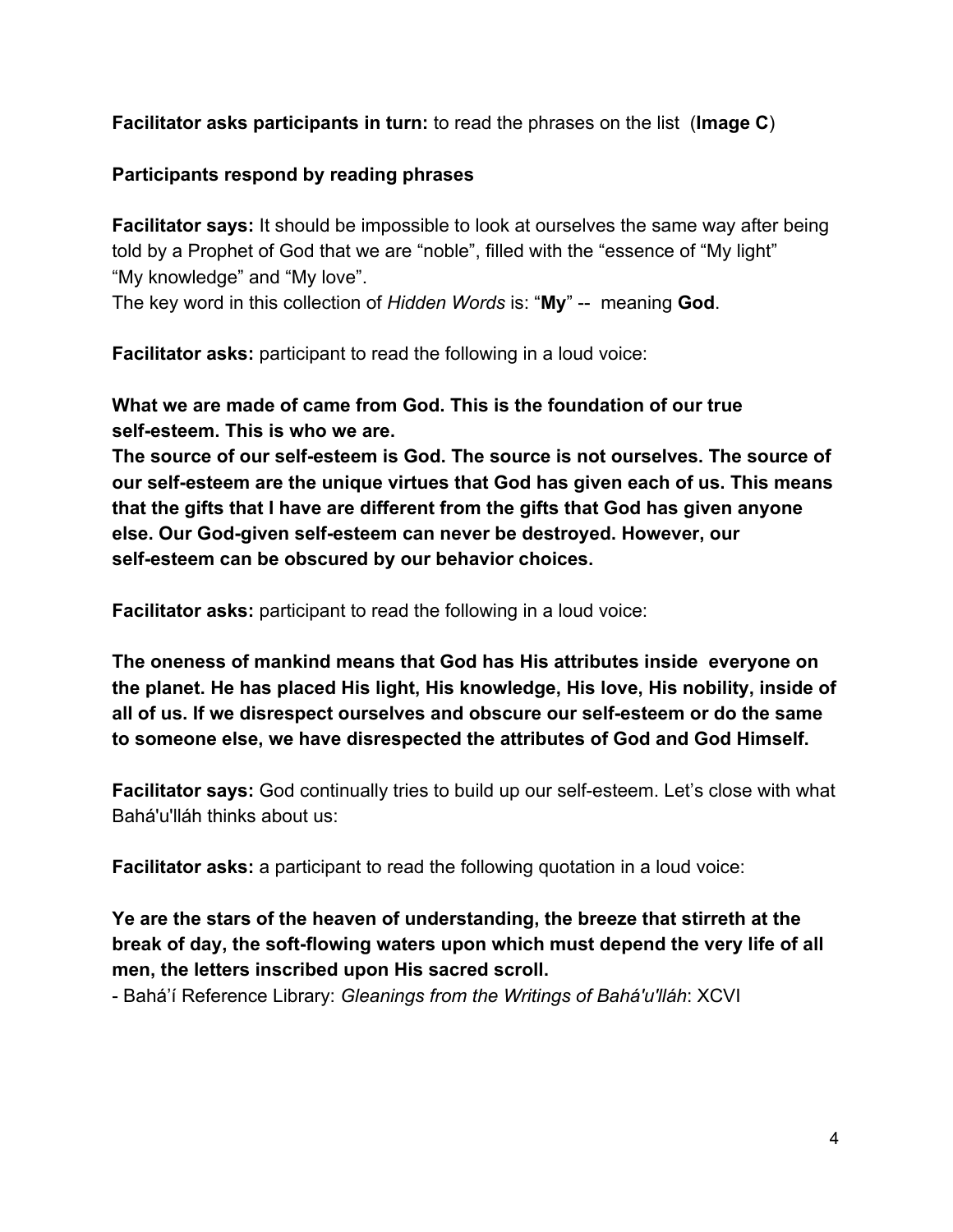**To the Facilitator and all participants:**

**The physical world has been created by God to teach us deep spiritual concepts. It is the hope of the creators of this activity that we all make the transition as quickly as possible, from being student participants, to being teachers, sharing these ideas with others. Spiritual concepts are the building blocks for an ever-progressing world civilization.**

**Please feel free to adapt this material to best meet the unique needs of different groups.**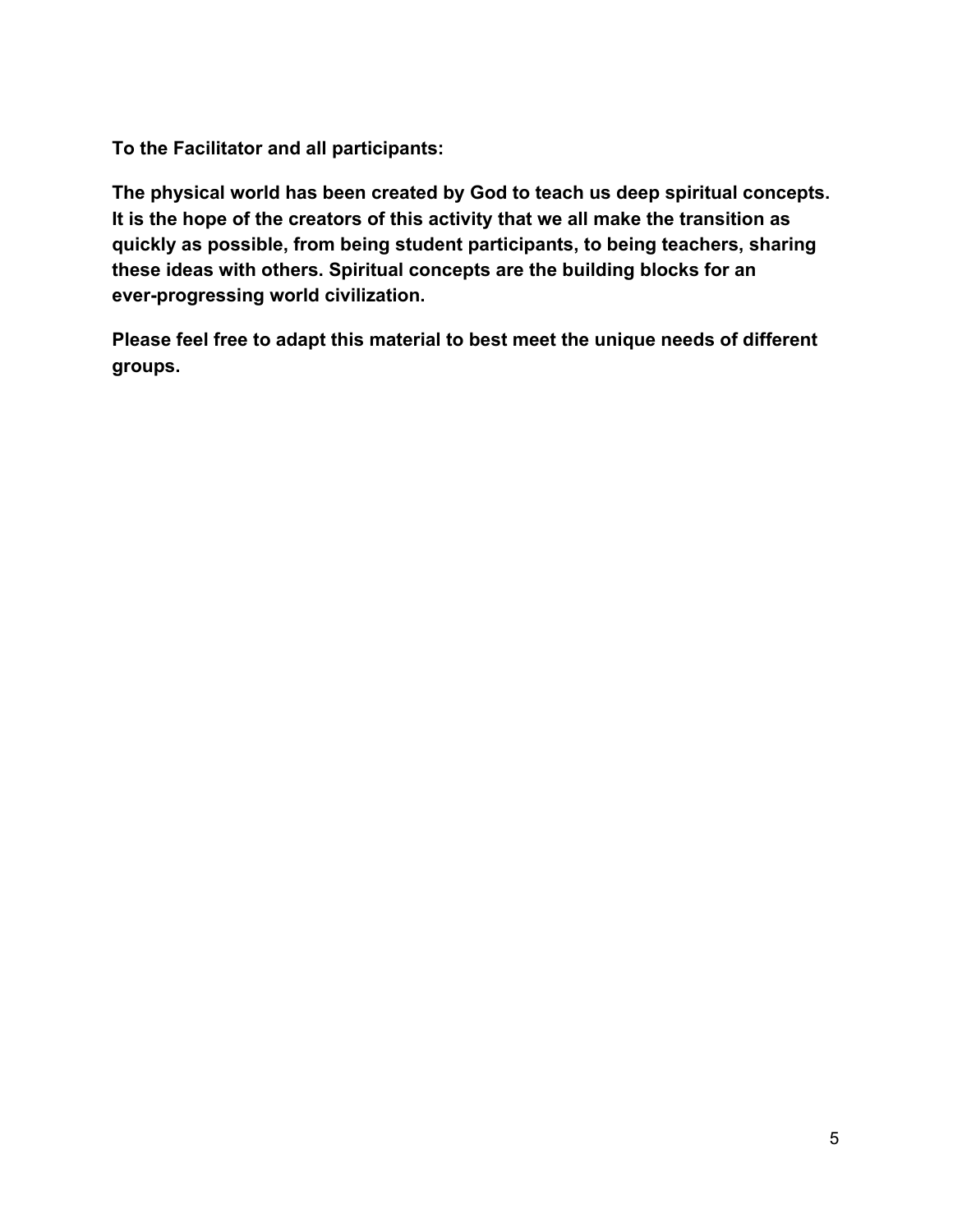# **Adult Activity # 2 SERVANT OF GOD – NESTING DOLLS ACTIVITY**

Document with text to be read aloud by participants. Facilitator may choose to use a projector.

## **Materials and set up in Resource Section**

**Facilitator:** place nesting doll set (closed) and identity cards on table

Image **D** for facilitator reference or share with participants:



**Facilitator says:** How is everyone in the world alike? How are we all the same?

## **Participants respond**

**Facilitator says:** In what ways are we all different?

## **Participants respond**

**Facilitator says:** We all have many layers of identity, such as our country of birth and gender. These are our outer identities. We also have inner identities, such as our religious beliefs and our unique virtues. Our innermost identity is that of knowing we are each a servant of God. For our activity, we have selected a particular set and order of outer and inner identities. Different cultures, even within one country, depending on their own value system, may order these identities differently.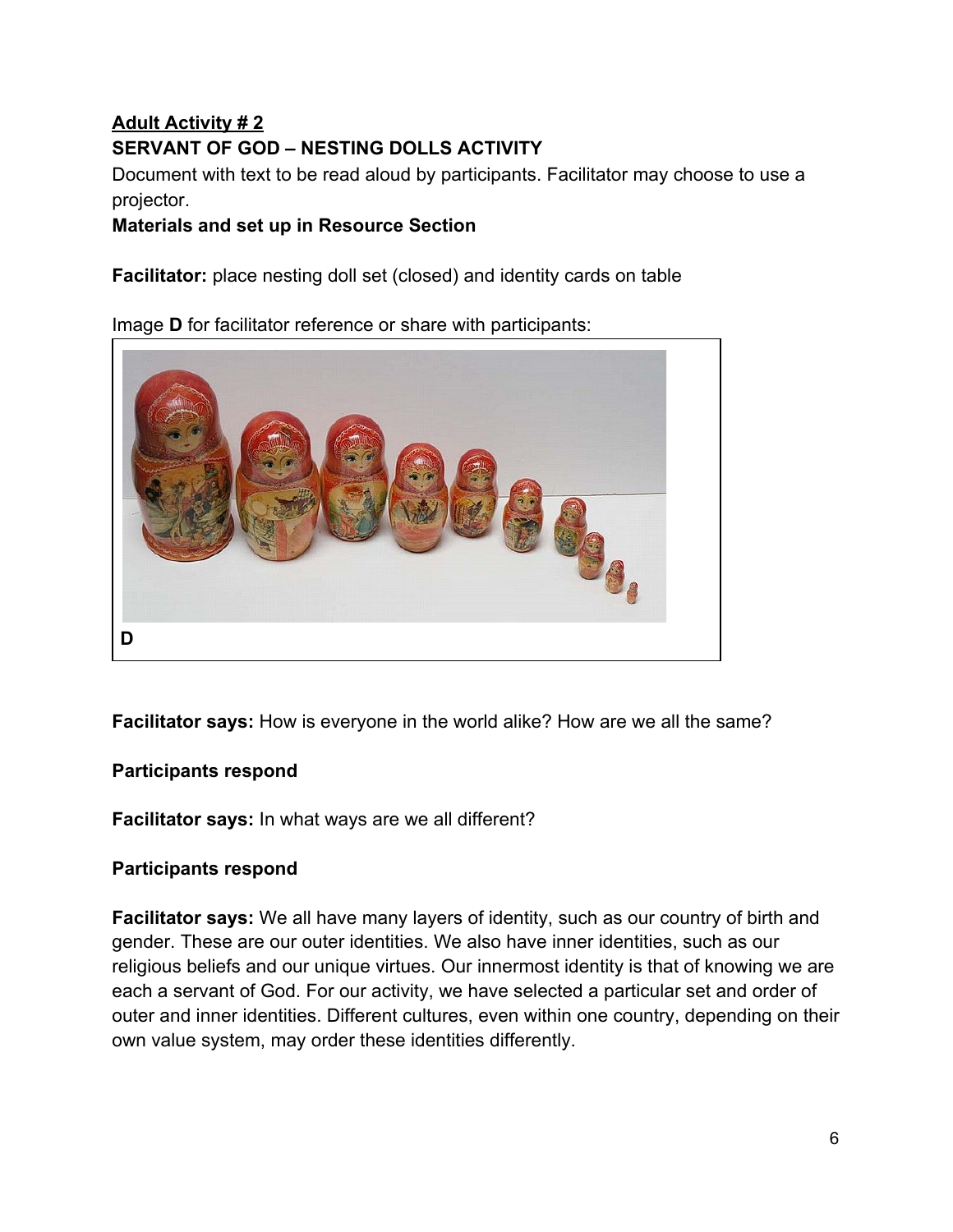We are going to separate and organize these nesting dolls in order of size. The larger dolls represent our common outer identities. The smaller dolls represent our own increasingly special identities.

**Facilitator selects a participant to stand beside the table and says:** Open the largest nesting doll and set it on the table.

#### **Participant responds**

**Facilitator says:** Please locate the identity card #1, the outermost identity and then read the card and place it in front of the largest nesting doll.

#### **Participant responds**

**Facilitator says:** We now have our outermost identity revealed. Let's continue.

**Facilitator asks 9 other participants in turn** to repeat the process of opening increasingly smaller nesting dolls, setting them on a table in order and labeling them with corresponding numbered identity cards.

**\*Note to Facilitator:** Finally, a line of 10 nesting dolls with labels, ranging largest to smallest, will be completed.

**Facilitator says:** What things do we know that we have in common with other people here in our group? In what ways are we alike?

#### **Participants respond**

In what ways are we each different from each other?

#### **Participants respond**

**Facilitator says:** What have we learned about ourselves? What about us is temporary? What about us lasts forever?

**Participants respond** - Allow 2-3 minutes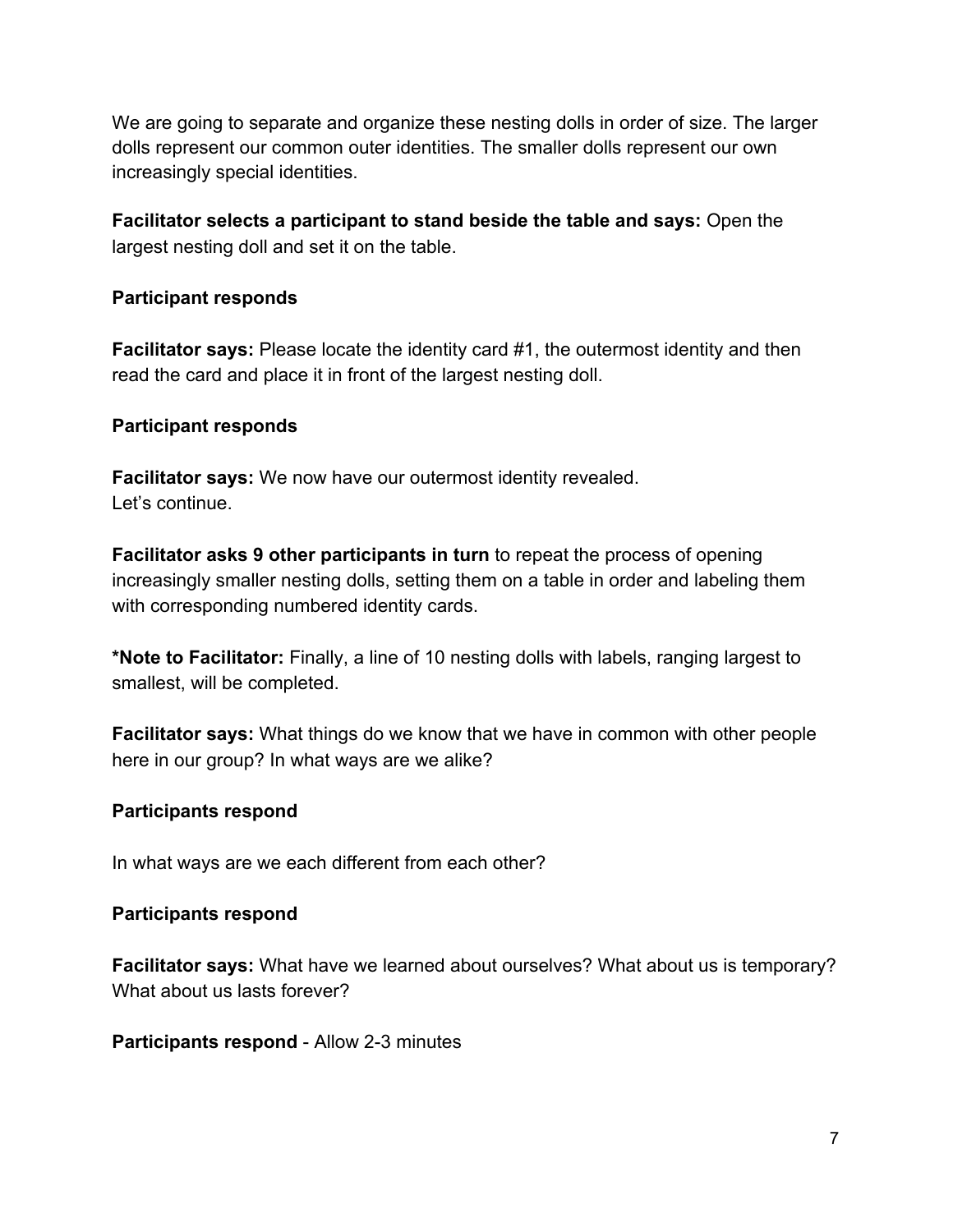Facilitator share image **E** with participants:

| I AM A<br><b>PERSON</b>                  | <b>MY JOB (SCHOOL</b><br>OR WORK)               |
|------------------------------------------|-------------------------------------------------|
| I AM<br><b>MALE/FEMALE</b><br>(BOY/GIRL) | <b>MY NAME</b>                                  |
| <b>MY SKIN COLOR</b>                     | <b>MY RELIGION</b>                              |
| <b>MY COUNTRY OF</b><br><b>BIRTH</b>     | <b>MY VIRTUES</b><br>(GOOD<br><b>QUALITIES)</b> |
| <b>THE CITY I LIVE IN</b><br>Е           | <b>I AM A SPECIAL</b><br><b>SERVANT OF GOD</b>  |

**Facilitator says:** We are each now going to take 5 minutes to do this process on our own. We are going to rank the identities according to our own personal value system. What we choose as our number 1 will remain the outermost common identity and what we choose for number 10 will remain the innermost unique identity.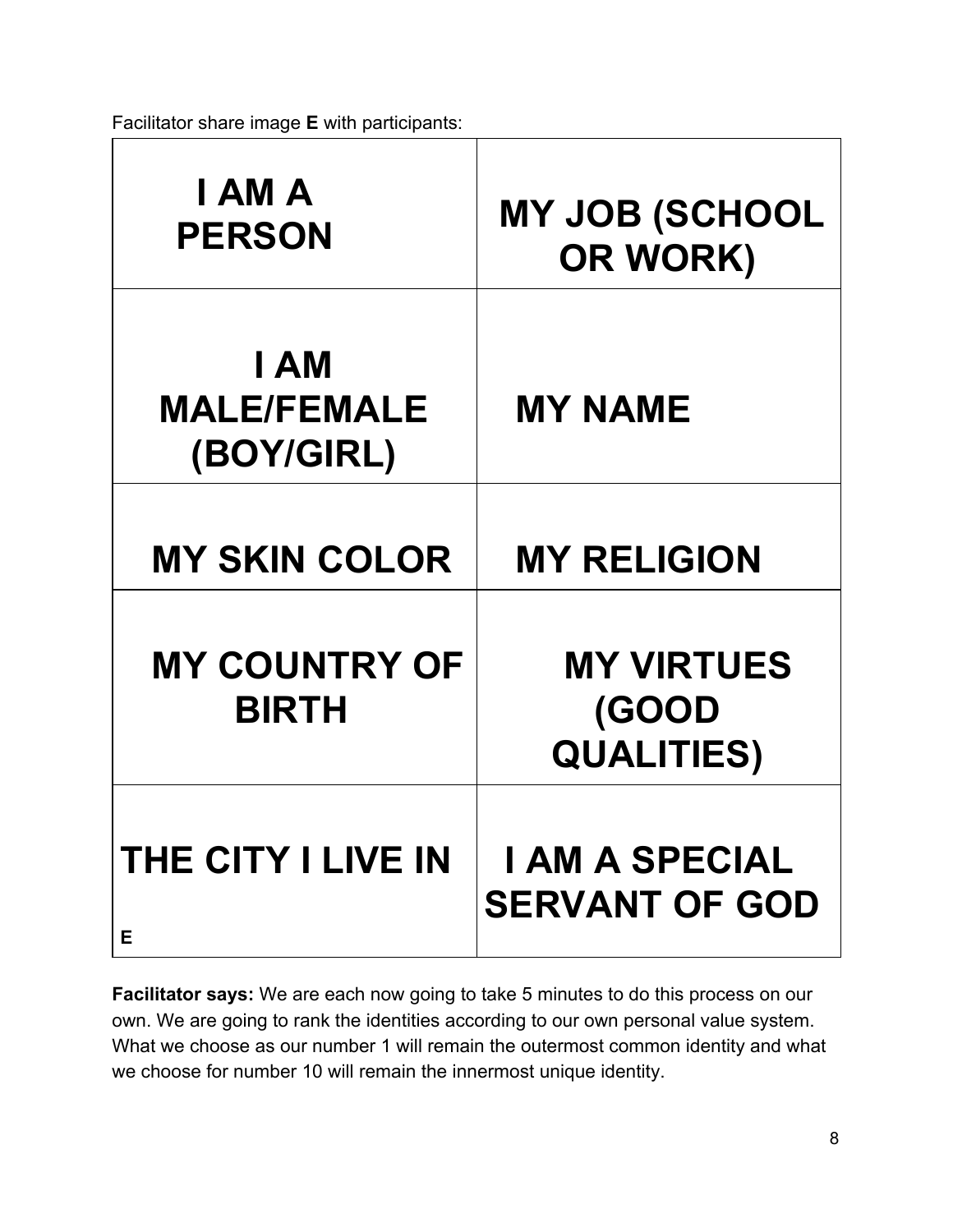We can choose these 10 identities we have already worked with or we can choose some or all of our own, that that we value instead. On a piece of paper, please list your chosen identities from 1 to 10.

# **Facilitator or participant distribute a piece of paper and pen/pencil to each participant**

**Participants respond - Allow 5 minutes**

**Facilitator says:** Now we will turn to a person nearby and share with each other, our reasons for our own rankings.

#### **Participants respond - Allow 5 minutes**

**Facilitator says**: We all have some things about us that we have in common with everyone in the world.

We also may have some things in common with a group of people in the world. For example, we may be one of all the women or one of all the men in the world. Our nationality may be the same. We all live on the same planet, Earth.

We also have many things about us that are unique.

**Facilitator shares** Image **F** with participants:



**Facilitator says:** Are there any two snowflakes that are identical?

#### **Participants respond - no**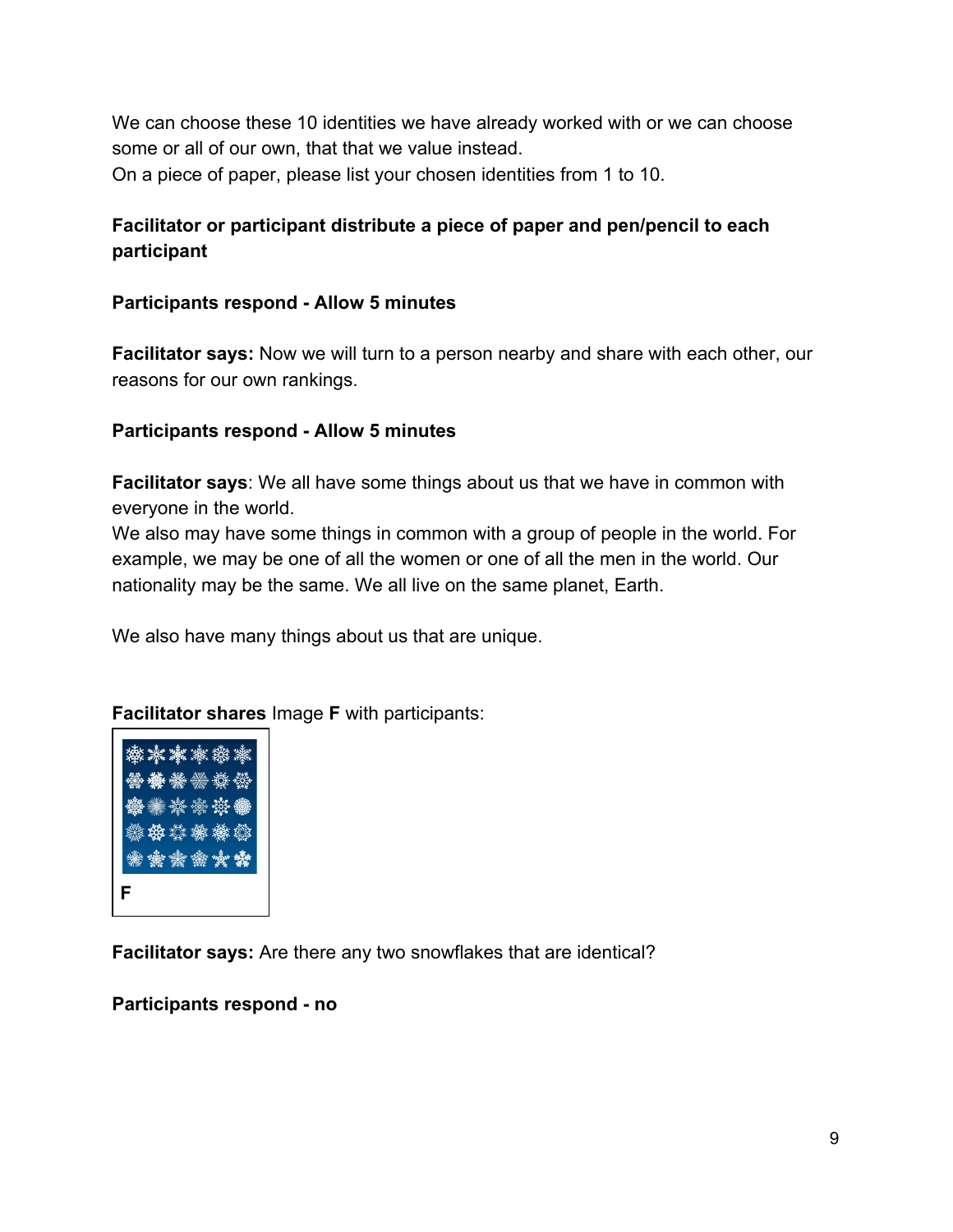**Facilitator shares** Image **G** with participants:



**Facilitator says:** Do any two people in the world have the exact same fingerprint?

## **Participants respond - no**

**Facilitator closing comments:** Just as each snowflake and each fingerprint are unique, so we are unique.The most special and important part of us is not something we can see with our physical eyes. It is not something we can see on the outside. What is most special in each of us is what is inside of our hearts. What is most special in each of us is the way that we choose to give and receive love, kindness, forgiveness, and all our other good qualities with our family and friends and coworkers.

No one else on the earth can ever express their good qualities in the exact same way that we can. Everyone is different. Everyone is unique. Everyone is a special servant of God. We all show love. But not exactly like our neighbor, our husband or wife, our brother or sister, our coworkers or our parents.

How we serve each other and all of mankind is our spiritual fingerprint. It is the imprint we each leave on the world.

**To the Facilitator and all participants:**

**The physical world has been created by God to teach us deep spiritual concepts. It is the hope of the creators of this activity that we all make the transition as quickly as possible, from being student participants, to being teachers, sharing these ideas with others. Spiritual concepts are the building blocks for an ever-progressing world civilization.**

**Please feel free to adapt this material to best meet the unique needs of different groups.**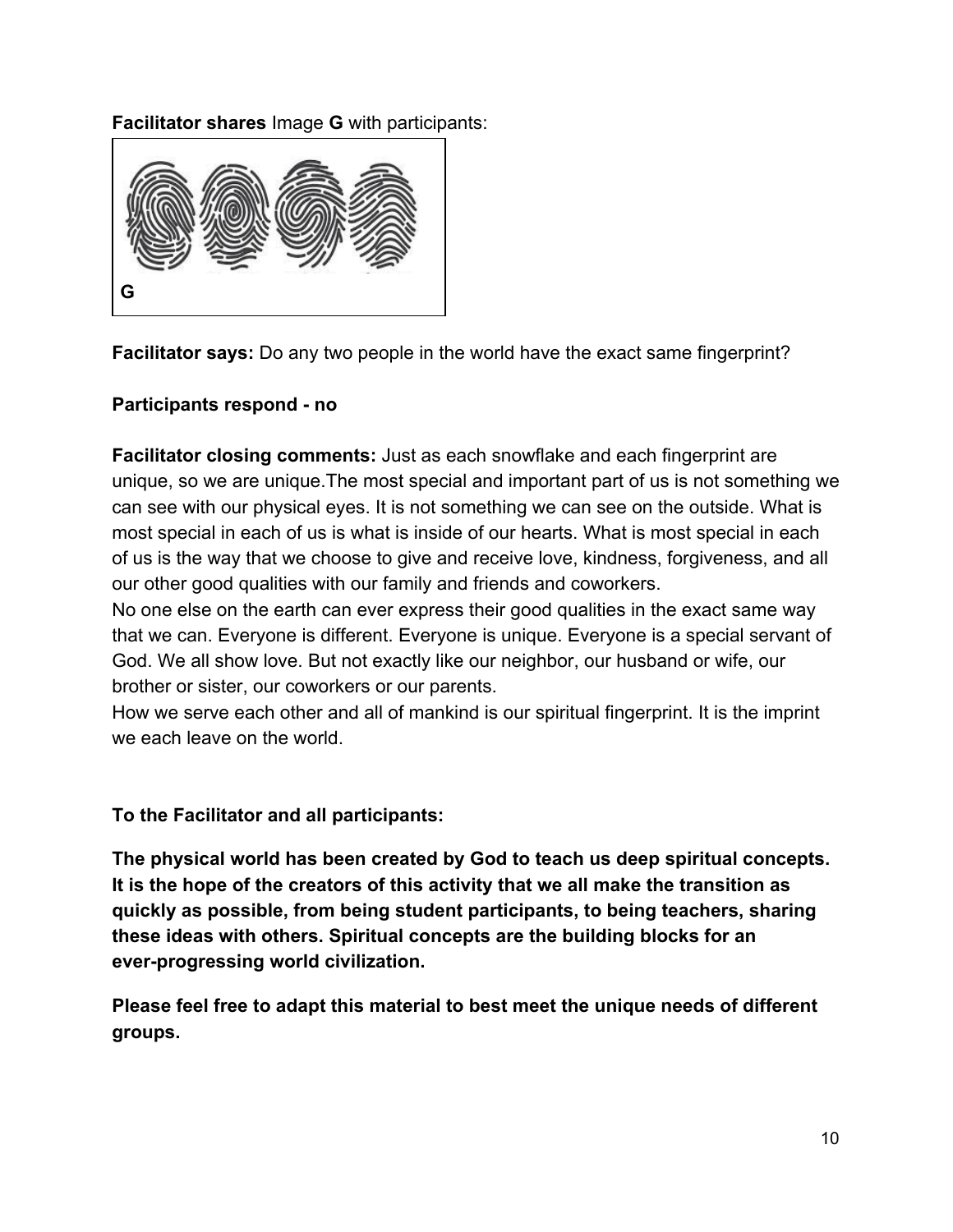# **Children's activity #1 SERVANT OF GOD – NESTING DOLLS ACTIVITY**

Document with text to be read aloud by participants. Facilitator may choose to use a projector.

**Materials and set up in Resource Section**

**Facilitator:** place nesting doll set (closed) and identity cards on table Image **D** for facilitator reference or share with participants



**Facilitator says:** In some ways we are all alike. Can we think of ways in which everyone in the world is alike -- Some things we all have in common?

#### **Participants respond**

**Facilitator says:** Yes, one way that we are all alike is that we are all people. What are some things that all people need to do?

**Participants respond**

**Facilitator says:** In what ways are we all different from each other?

#### **Participants respond**

**Facilitator says**: We are going to separate and organize these nesting dolls in order of size from the largest to the smallest one. The larger dolls are examples of what we have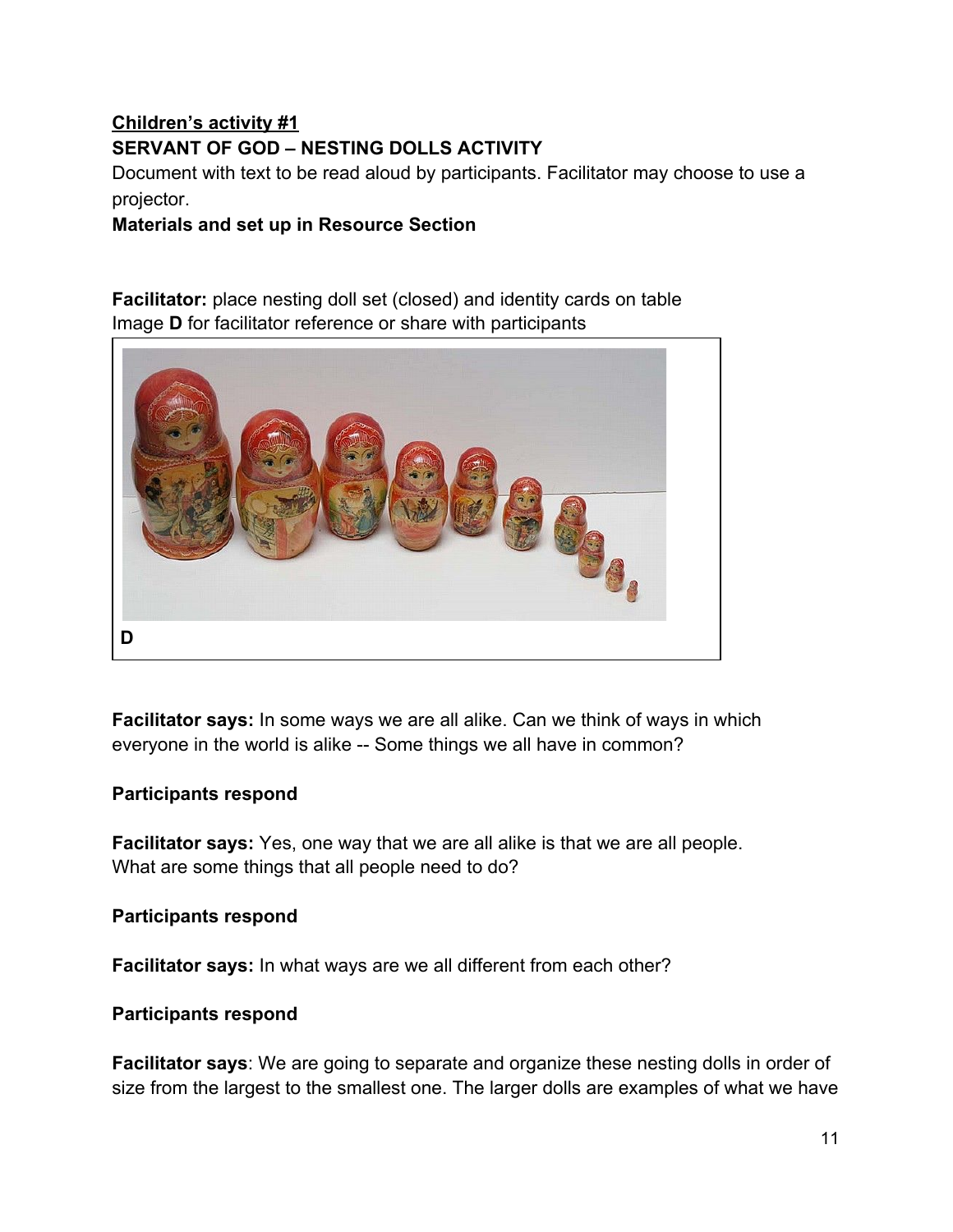in common -- how we are all similar. The smaller ones are examples of how we are different -- how we are unique and special.

**Facilitator selects a participant to stand beside the table in front of the group and says:** Open the largest nesting doll and set it on the table in front of participants.

#### **Participant responds**

**Facilitator gives this participant:** the identity card labeled #1 "I am a person".

**Facilitator says:** Please read the label and place it in front of the largest nesting doll.

## **Participant responds**

**Facilitator says:** We now have our identity of being a person. We have this in common with everyone in the world -- we are all people.

Let's continue to set up the rest of the dolls in a line from largest to smallest.

**Facilitator asks 9 other participants in turn** to repeat the process of opening increasingly smaller nesting dolls,verbally labeling them with identities and placing them on table.

\***Note to Facilitator:** Finally, a line of nesting dolls with labels, ranging largest to smallest, will be completed.

**Facilitator says:** We have seen that we all have some things about us that we have in common with everyone in the world.

We also may have some things in common with a group of people in the world. For example, we may be one of all the girls or one of all the boys in the world. We may be part of all the people who were born in one country.

What things do we know that we have in common with other people here in our group? In what ways are we alike?

## **Participants respond**

In what ways are we each different from each other?

## **Participants respond**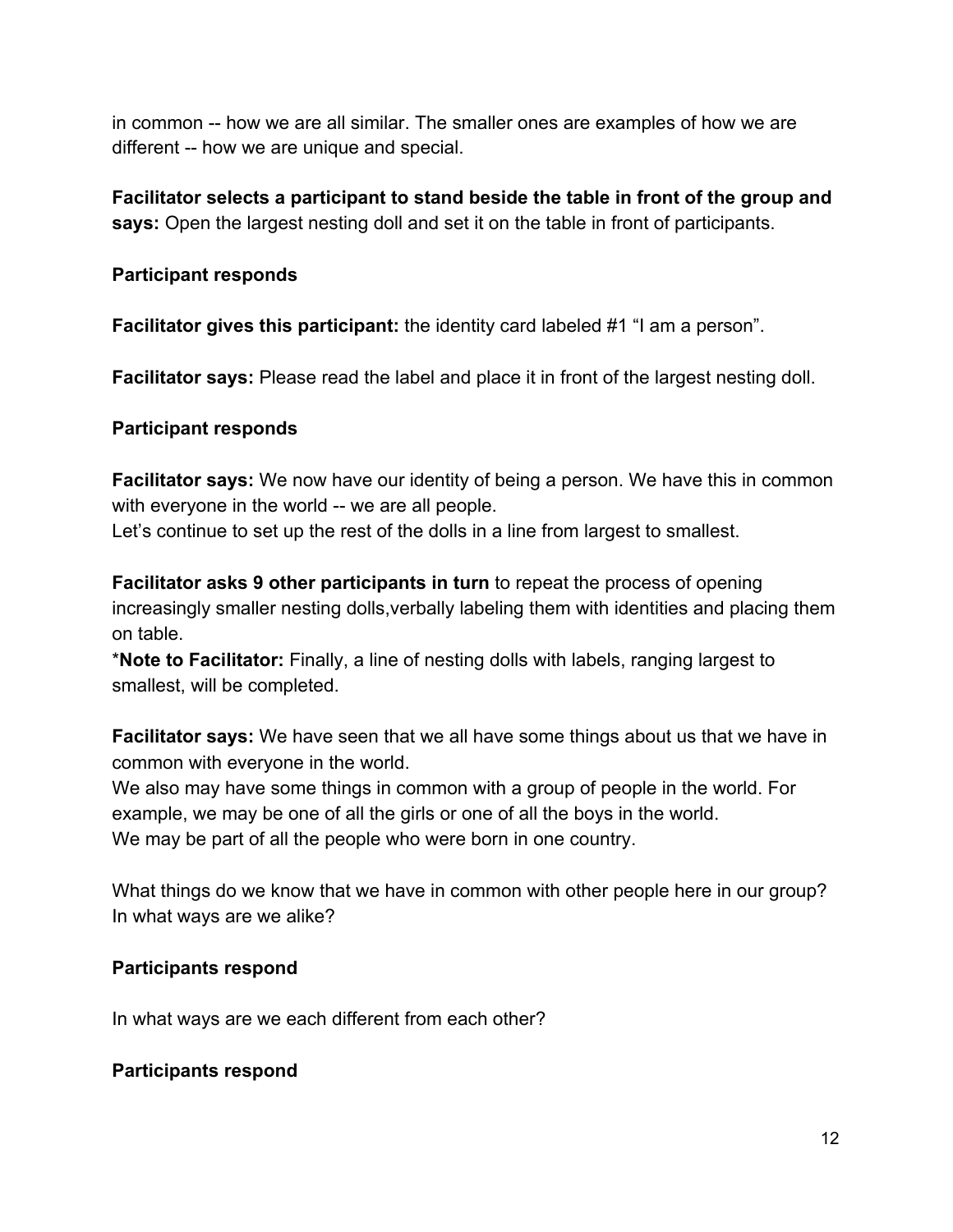Facilitator shares Image **H** with participants:



**Facilitator says:** The most special and important part of us is not something we can hold in our hands for a short period of time, like a snowball. It is something that we can hold onto forever, like the hands of our parents.

The most special thing about each of us, is the way that we choose to give and receive love, kindness, forgiveness and all our other good qualities with our family and friends. No one else on the earth can ever share their good qualities in the exact same way that we can. Everyone is different. Everyone is unique. Every one of us is a special servant of God. We all show love. But how we show love is not exactly like anyone else.

Do we show love exactly like our neighbors show love?

#### **Participants respond - no**

Do we show love exactly like the other kids in our school?

#### **Participants respond - no**

Do we show love exactly like our parents show love?

#### **Participants respond - no**

Do we show love exactly like our brother or sister?

#### **Participants respond - no**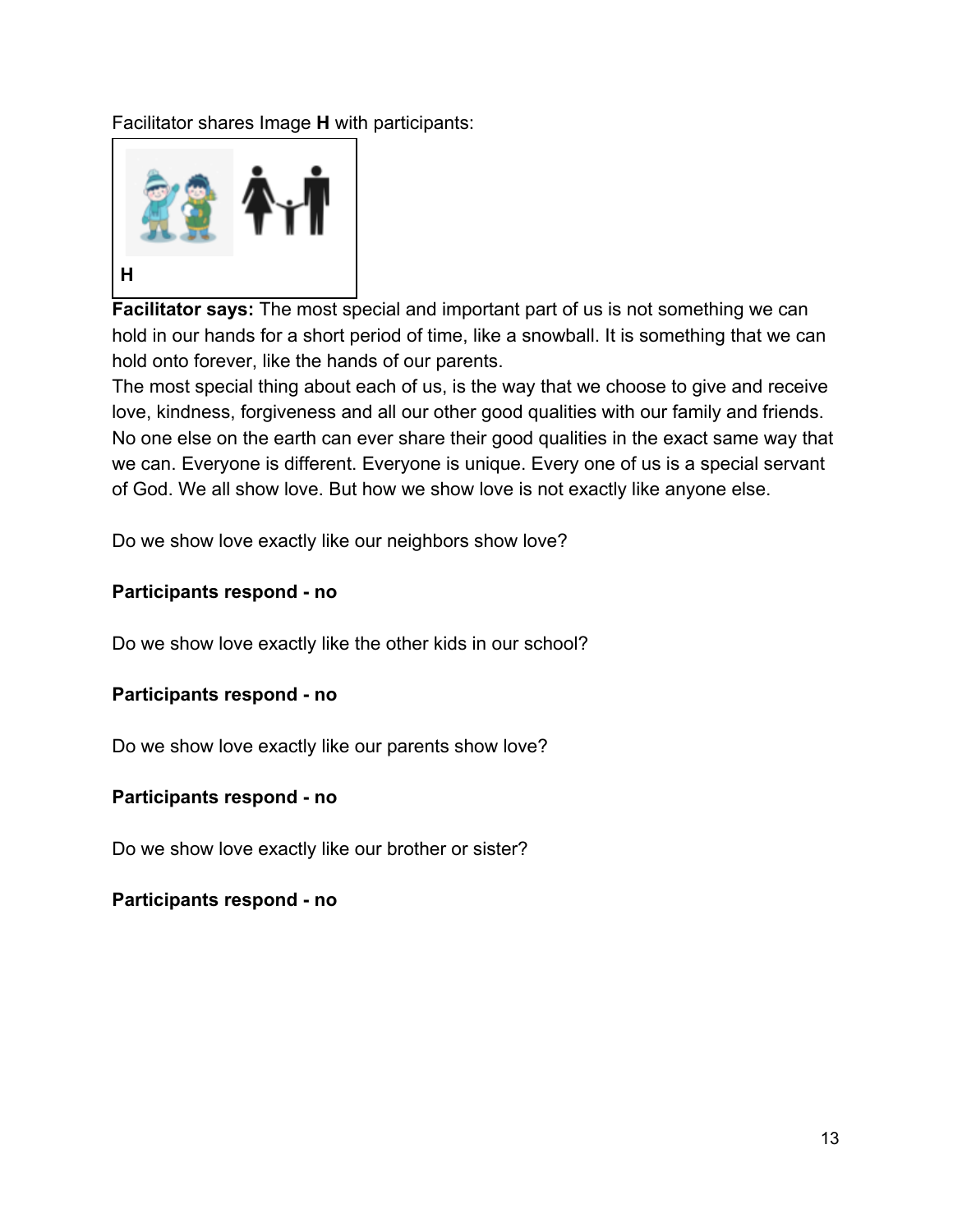**Facilitator shares** Image **F** with participants:



**Facilitator says:** Are there any two snowflakes that are identical?

#### **Participants respond - no**

#### **Facilitator shares** Image **G** with participants:



**Facilitator says:** Do any two people in the world have the exact same fingerprint?

#### **Participants respond - no**

**Facilitator says:** God took special care about how He made each of us. He wanted to make us different than anyone else who has ever lived before. He made us each a special servant of God. He made us each unique like a snowflake or a fingerprint. God did not make any two people exactly the same.

**Facilitator says:** We are going to make two souvenirs of our activity to take home.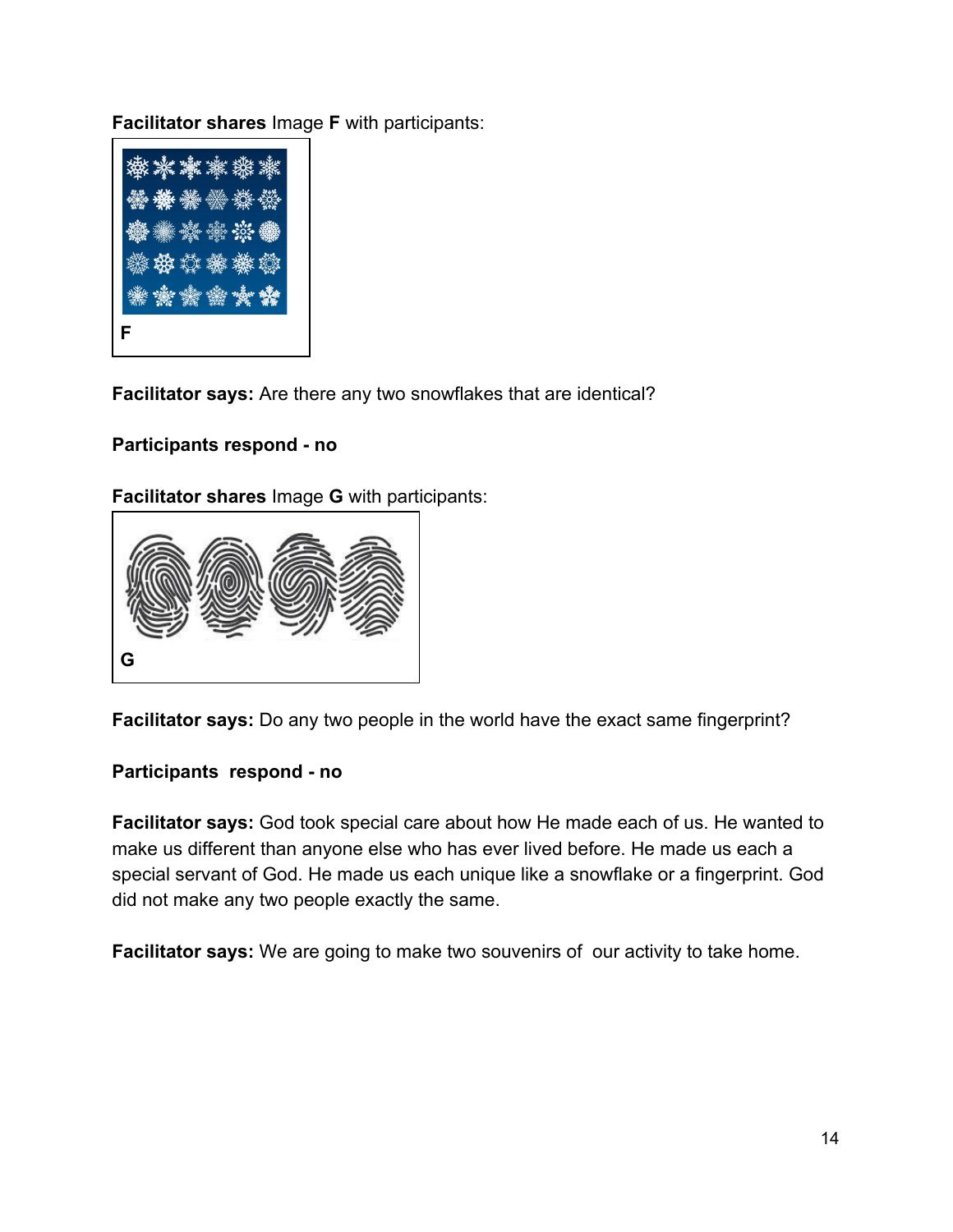**Facilitator shares** Image **I** with participants:



**Facilitator says:** We have seen that there are no two snowflakes in the world that are exactly alike. We are going to make snowflake pictures to remind us that no two people are exactly the same. We are going to color a picture of a snowflake in our own special way. We can use any colors we want to. We can draw a picture of ourselves in the center if we want. We can draw just our face or draw our whole body. Or we can just color the center in. Each of our snowflake pictures will be unique. None will be the same as anyone else's.

## **Participants complete activity**

**Facilitator says:** Now let's all share with the group what our own snowflakes look like.

#### **Participants respond**

Now we are going to make our second souvenir to take home with us.



**Facilitator shares** Image **J** with participants:

**Facilitator says:** Each person will be given a card with a picture of the front of a nesting doll on it. There is a paper label on the back of each card. We will each place a finger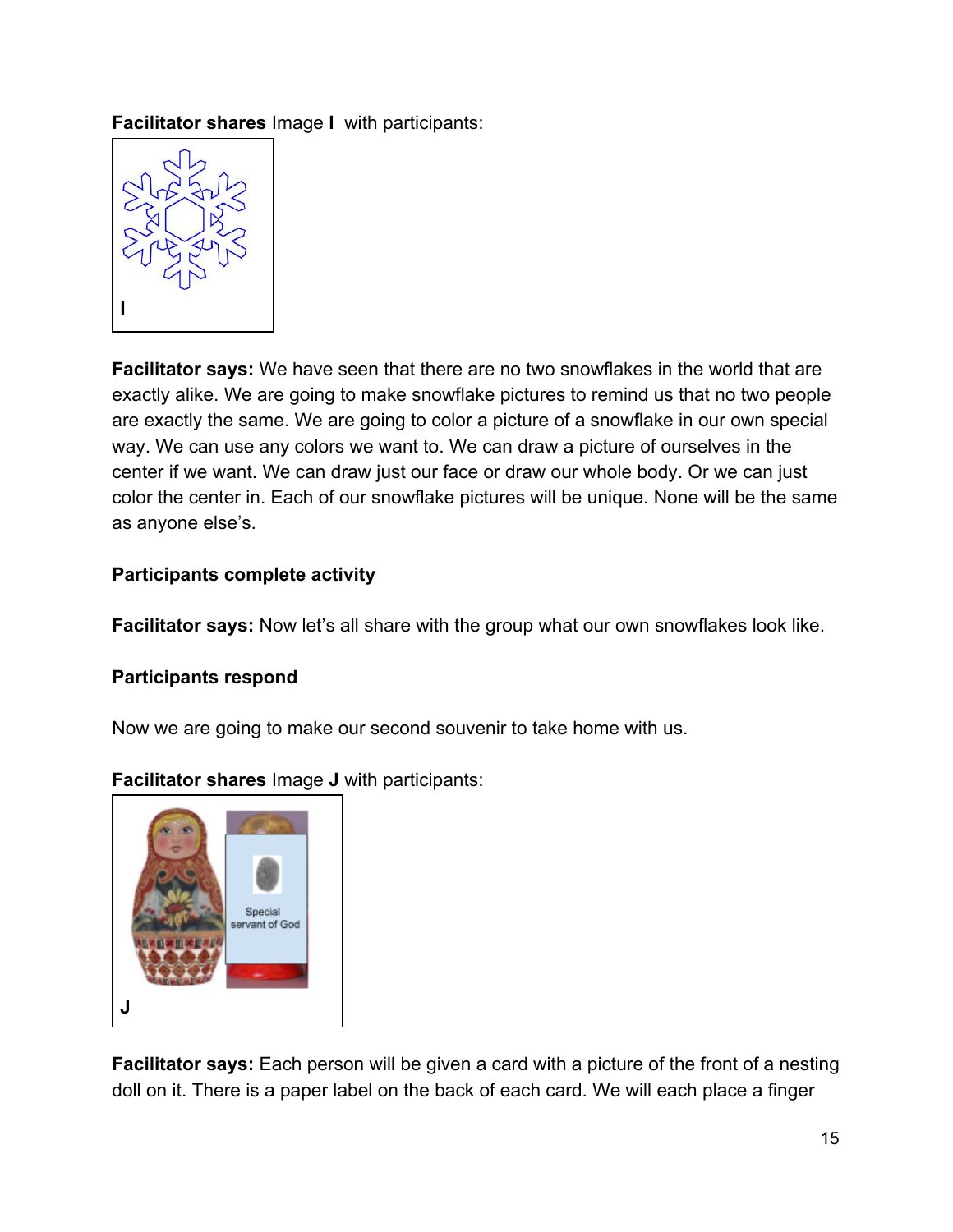on the ink pad. Then we will make our fingerprint on the paper label on the back of the nesting doll picture. This will be our symbol to take away with us that we are each a unique, special servant of God.

## **Participants complete activity**

**Facilitator:** and/or older participants may help younger ones complete the activity. Use wet paper towels to clean ink off participants' fingers.

## **Note to Facilitator:** Expanded activities:

1. Depending on the age of participants, each participant may be given the same set of labeled cards, but this time, unnumbered, and directed to arrange them from outer common identities to innermost identity according to his or her own personal value system.

2. Participants may be directed to form pairs and share with each other their reasons for their own rankings.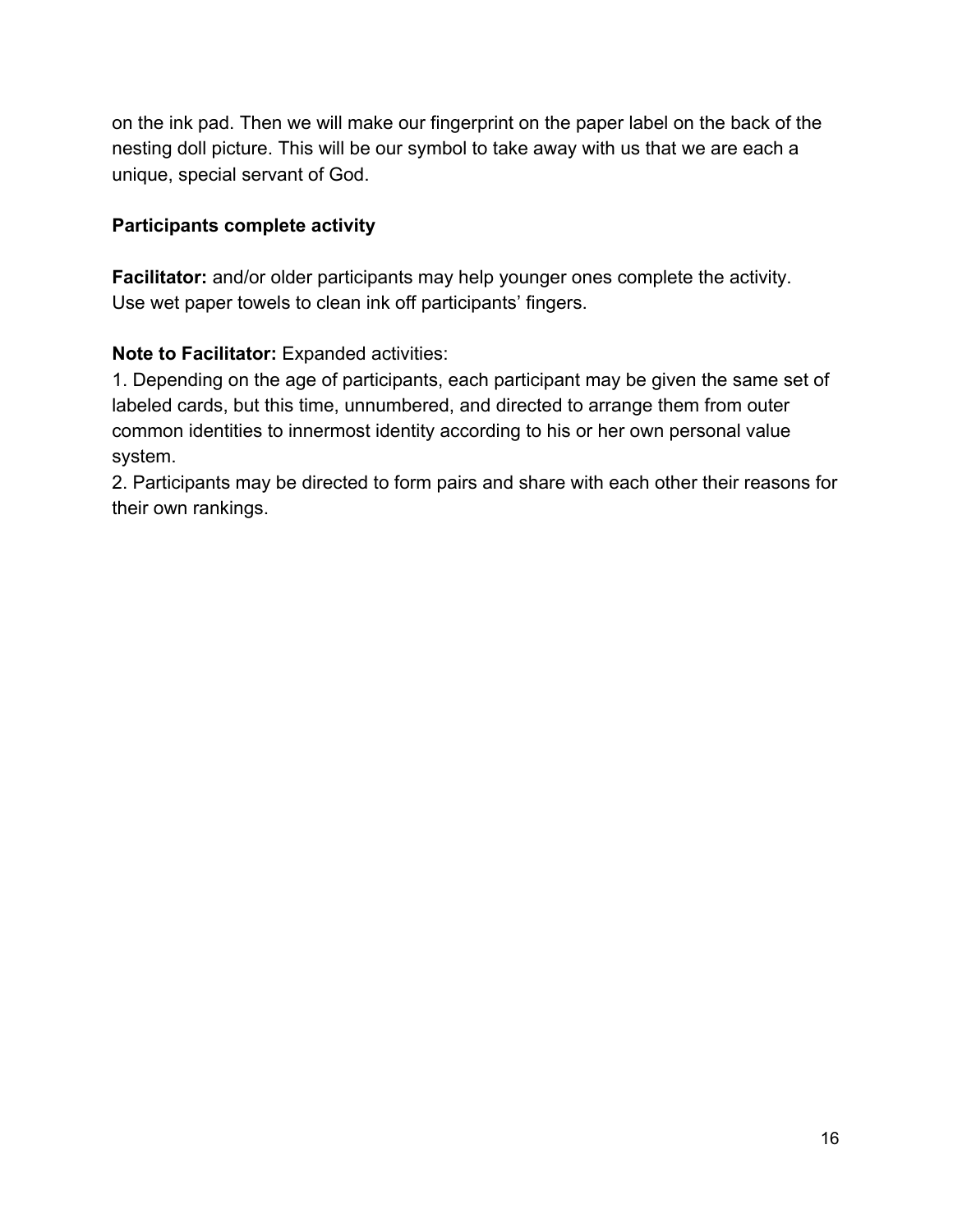## **Children's Activity # 2**

**Facilitator says:** We are going to be creating something with triangles. First will need to make our own special triangle. We will do this by putting our fingerprint on the tip of the narrow part. We can use any finger we want. Once we have added our fingerprint, we will put our triangles in front of us and let the ink dry.

**Facilitator assists** participants by holding an ink pad and then providing a wet paper towel for cleaning ink off finger.

**Facilitator says:** While we are letting our fingerprints dry, we are going to do an activity in which we share information about ourselves. First we will make a group list of some of our favorite things and some of the things we like to do. Things on this list will be things that we will have in common with many people What are some of these things?

# **Facilitator may prompt participants by suggesting categories. Facilitator or participant writes list on left side of poster board or whiteboard as participants respond**

- hobbies
- sports
- musical instruments, dance
- favorite foods
- favorite colors
- etc.

**Facilitator says:** We have created a list of mostly outer activities. Now we create a second list next to the first one. On this list we will include some more inner positive characteristics about ourselves. We can include some of our special spiritual qualities - adjectives that describe us -- "I am very ". We can include special acts of service-- what we like to do to help our friends and family and other people. This inner part of the triangle will represent our more unique individual selves.

# **Facilitator or participant writes list on left side of poster board or whiteboard as participants respond**

**Facilitator says:** Now we are going to add this information to our triangles. On the outermost part of our triangle, we will add information like our hobbies, favorite colors, sports, food, etc.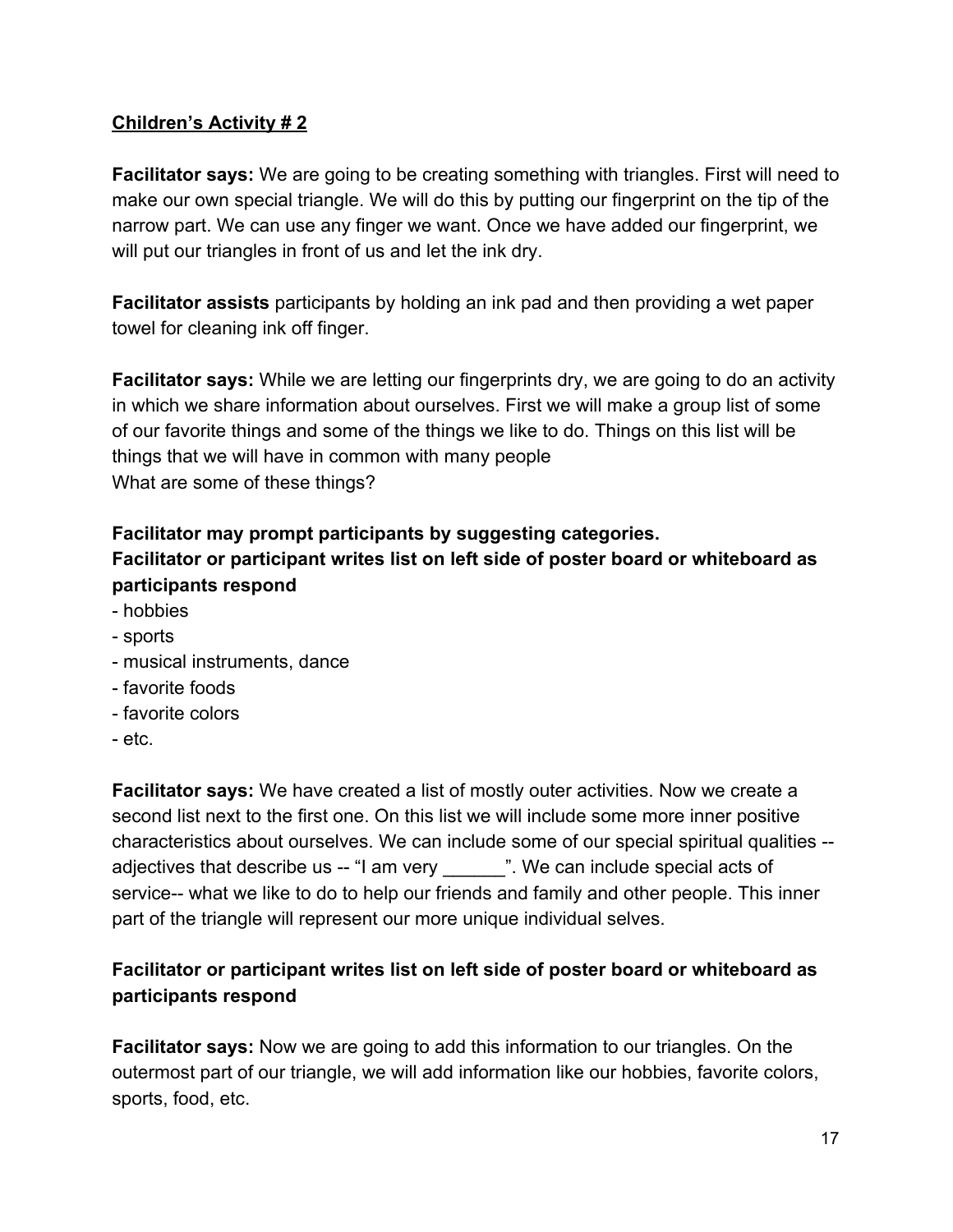In the inner part of the triangle we will add our information about our spiritual qualities, acts of service, etc. You may add drawings too if you like. We will work quietly on our own and share with the group later.

#### **Participants respond - Allow approximately 10 - 15 minutes**

**Facilitator says:** Who would like to share what they have with the group? Start with the outer level of more general information, things that many people would have in common and then share the inner level of more personal information that describes the unique you.

## **Participants respond**

**Facilitator says:** We have shared some things we have in common with many people in the world and some things that are more just about us as individual people. Thinking about this, at what level can we make really deep and lasting friendships? At which level does God want us to make friends with other people? Why do you think that is?

## **Participants respond**

**Facilitator says:** That's right. It is at the inner level where we are attracted to the spiritual qualities of others. God wants us to see past the basic physical level of making friendships just because we both like to eat pizza or like to play the guitar. He wants us to see His spiritual qualities reflected in other people around us. We would seek to make friends with people because we like their spiritual qualities and because by spending time with each other, we can learn more about and grow closer to God.

Who has any more ideas about this to share?

## **Participants respond**

**Facilitator closing comments:** We will connect our triangles together to make circles -- like slices of pizza.(depending on the number of participants, blank triangles may be added to form whole pizzas).

We will see that our fingerprints will all meet at the center. What do we think this is a symbol of?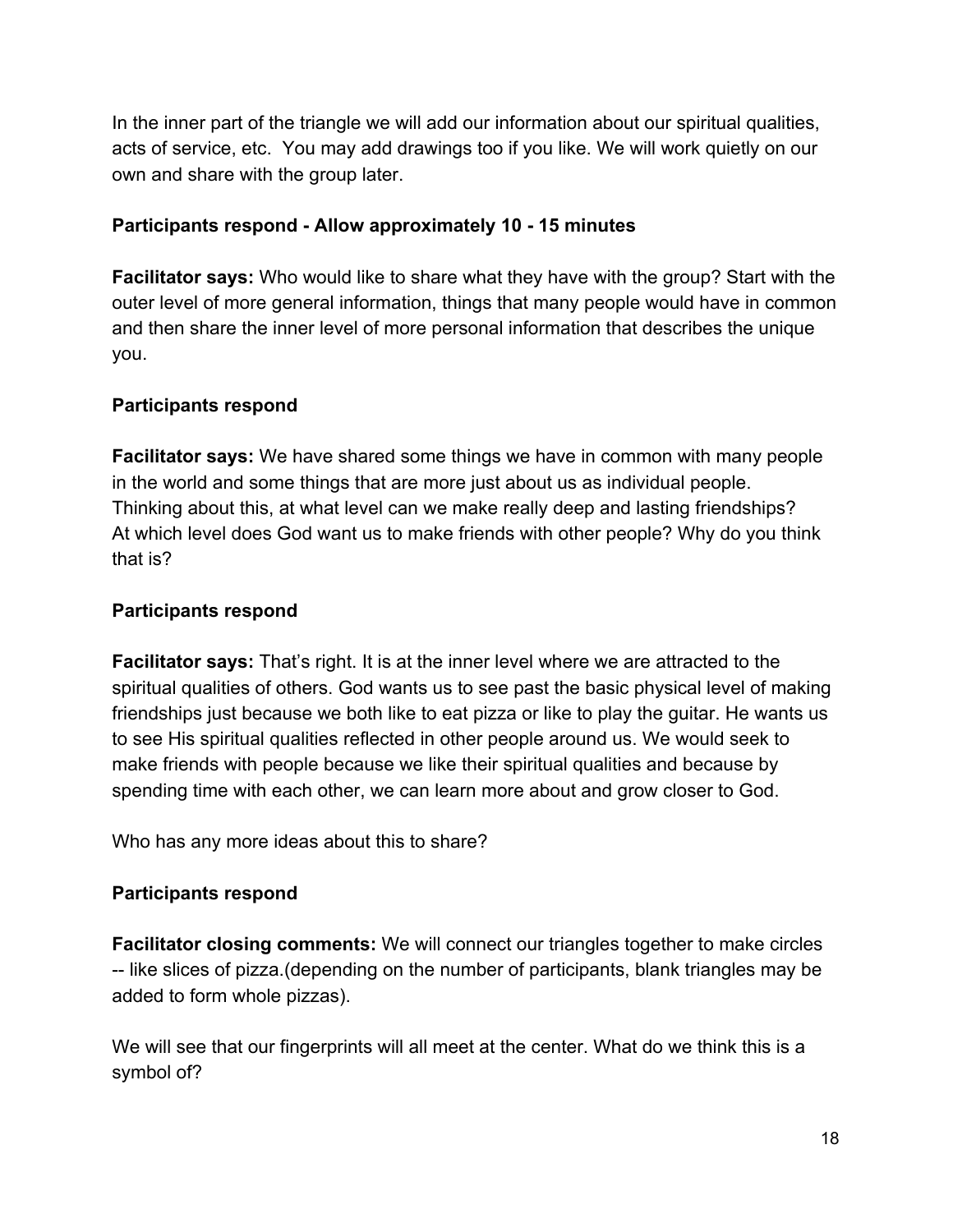## **Participants respond**

**Facilitator says:** That is right. The tip where all the fingerprints meet is the point of our individual uniqueness and where the deepest friendships are possible. It is where we experience and appreciate the uniqueness of others.

**Participants attach the triangles to make whole circles.**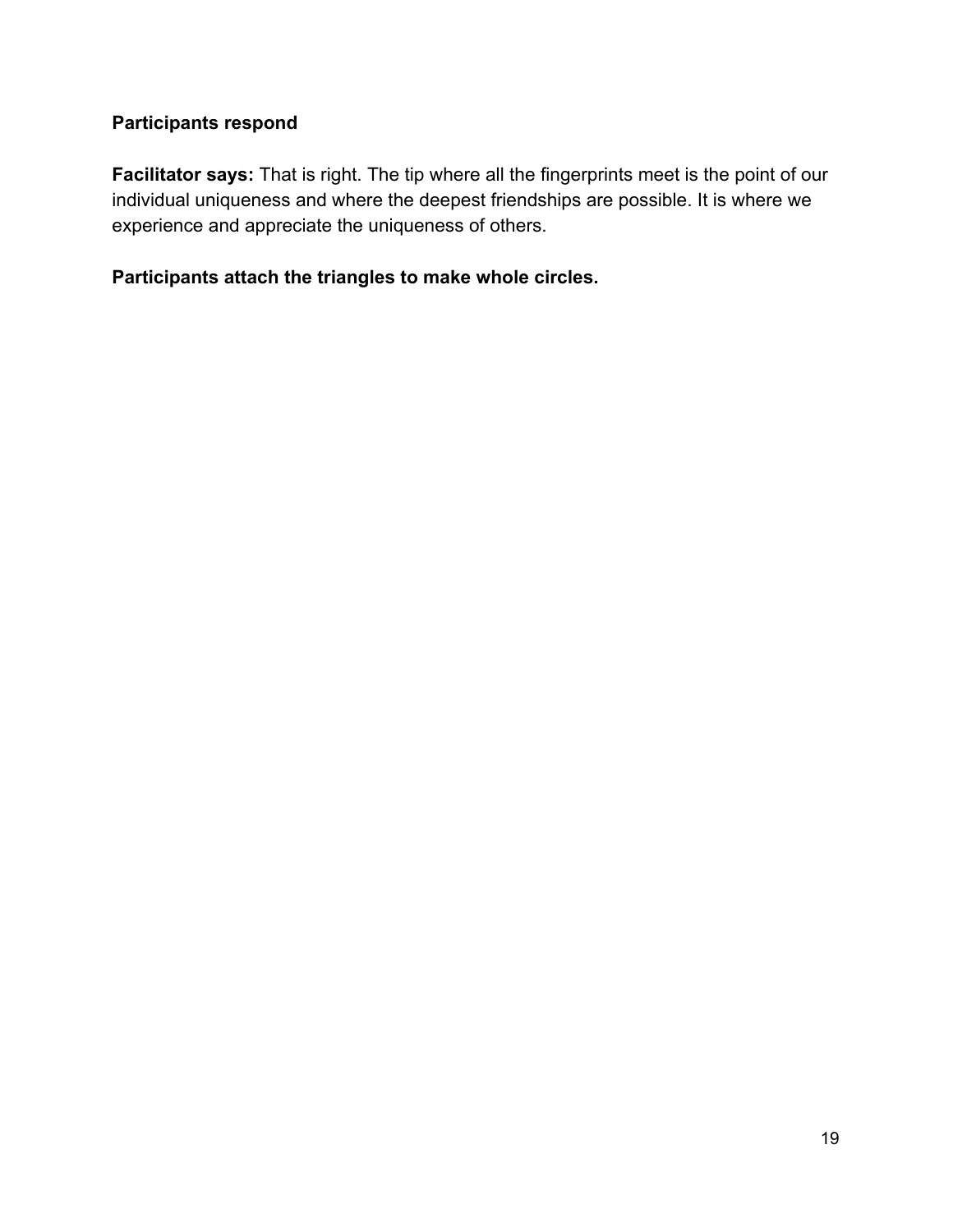## **Resources:**

**Adult Activity #1 Materials: Images A,B,C**

## **Adult Activity #2**

**Materials:** Table Set of nesting dolls (10 dolls) Identity labels for nesting dolls (numbered) Identity labels for nesting dolls (unnumbered) Blank identity labels Paper and pen/pencil for each participant **Images D,E,F,**

**Set Up:** place nesting doll set (closed) on table

#### **Children's Activity # 1**

**Materials:** Table Set of nesting dolls (10 dolls) Non-toxic washable Ink pad Wet paper towels Identity labels for nesting dolls (numbered) Identity labels for nesting dolls (unnumbered)

#### **Images D,E,F,G,H,I,J**

Snowflake image printed on thick paper or glued onto cardboard - 1 for each participant Small image of nesting doll: printed on thick paper or glued onto cardboard - 1 for each participant - Attach blank label to back of each image of nesting doll (see Image **J**).

**Set Up:** place nesting doll set (closed) on table

Alternately: If nesting dolls are not available, cardstock cylinders, graduated in size, may be made and used:

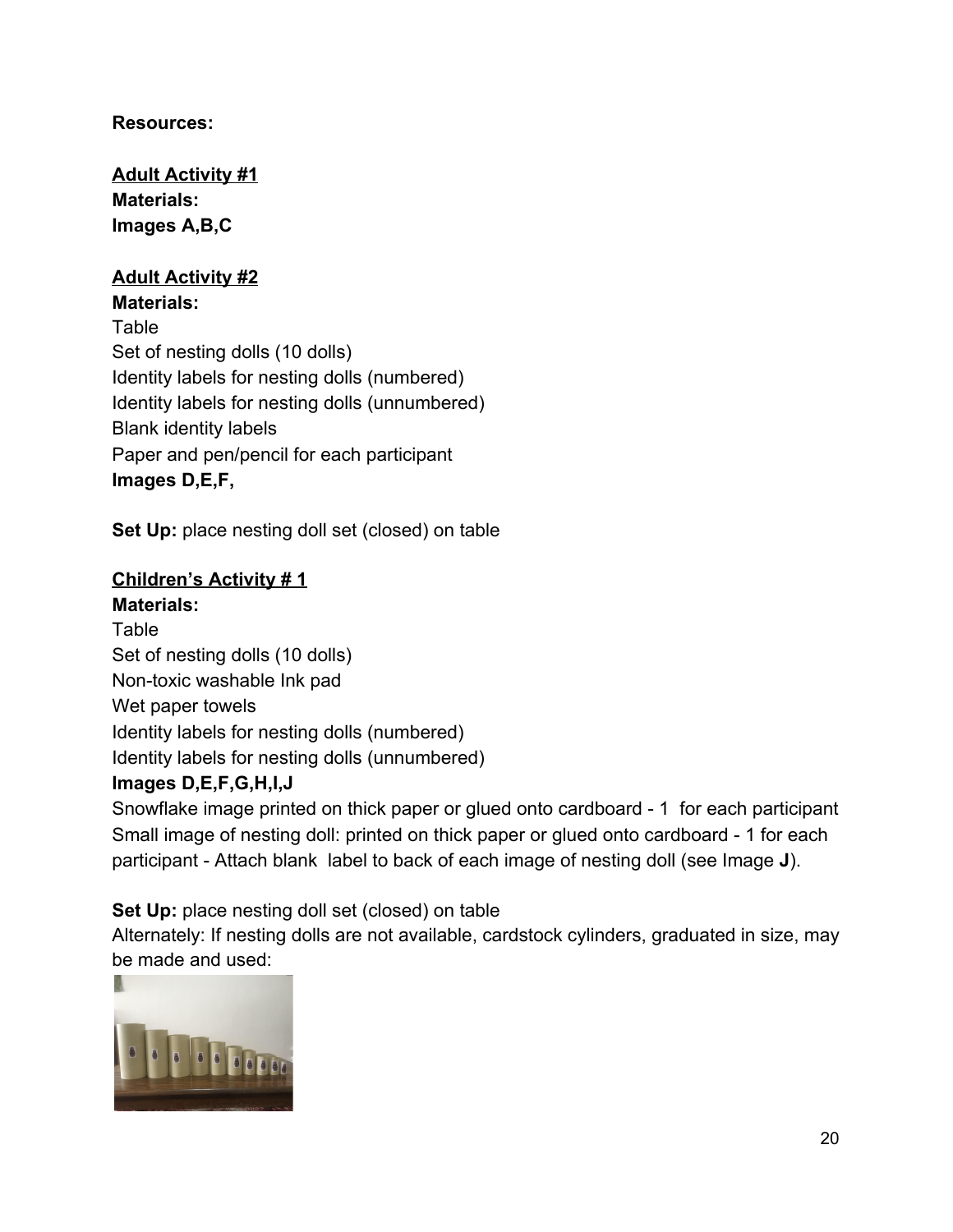# **Children's Activity # 2**

# **Materials:**

White board or poster board

# **Markers**

Triangles (shaped like pizza slices) cut out of cardstock or cardboard - enough for one per participant. Six triangles will be needed to form each complete circle. Be sure to cut enough triangles to make all whoe circles, even if there are some blank triangles, beyond the number of participants.

Colorful markers, pens, etc.

Non-toxic washable ink pad

Wet paper towels

Tape

May also have carpenter's tape to adhere completed circles to a wall.

## **Images:**

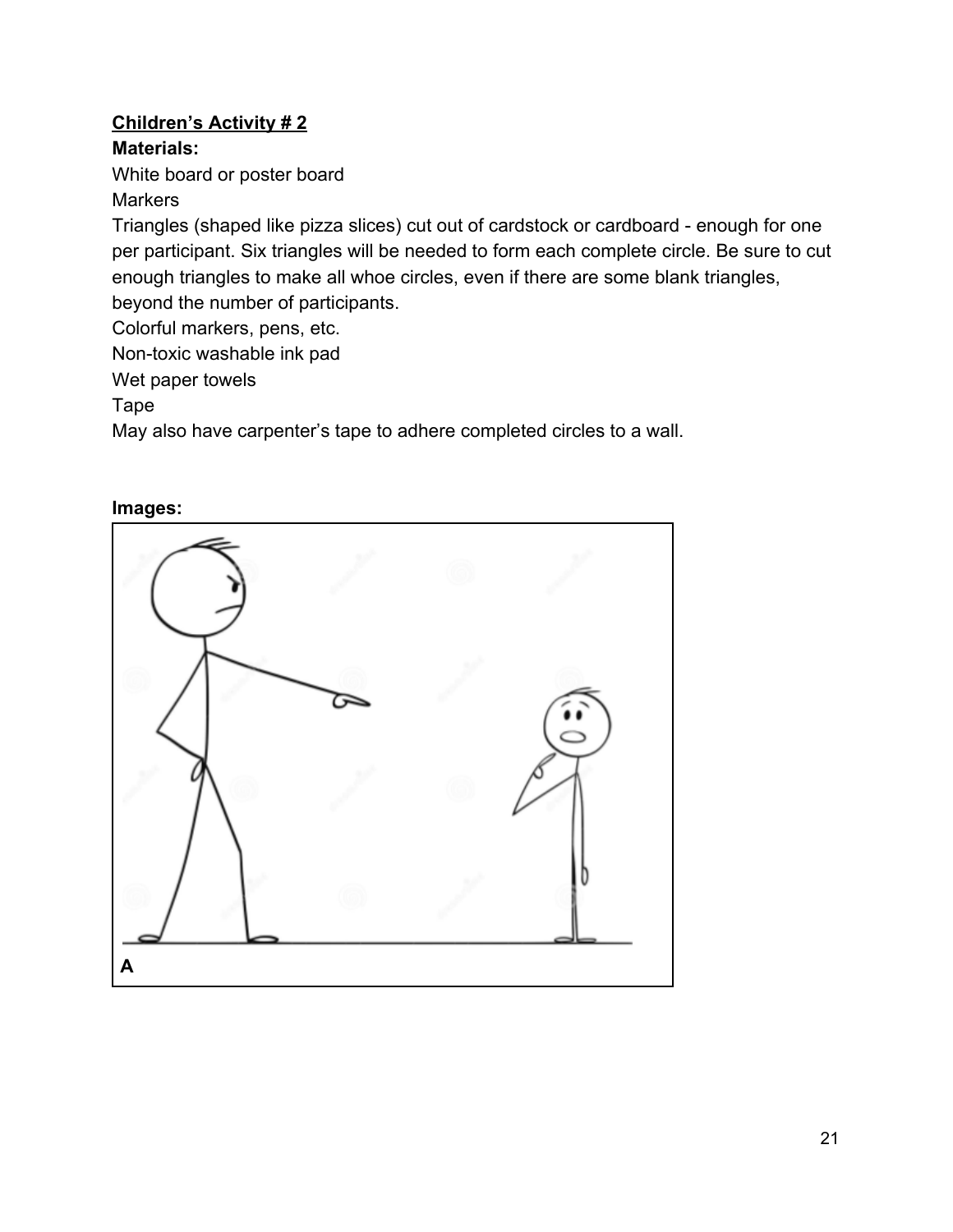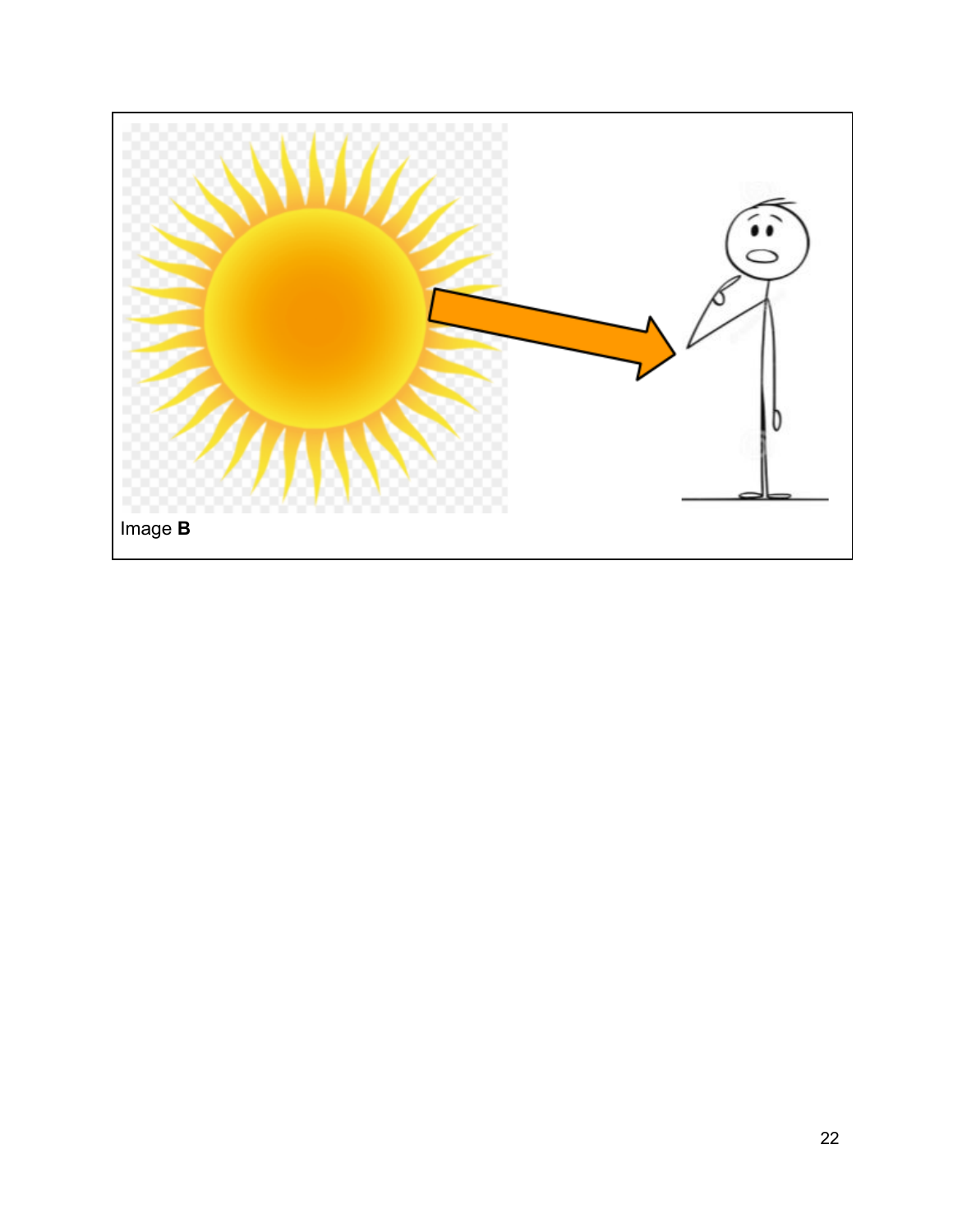"Noble have I created thee..." Hidden Word -Arabic #22.

**"Within thee have I placed the essence of My light".**

Hidden Word -Arabic #12

**"Out of the essence of knowledge I gave thee being … out of the clay of love I moulded thee …"**

Hidden Word -Arabic #13

 **"Thou art My light and My light shall never be extinguished...Thou art My glory and My glory fadeth not...Thou art My robe and My robe shall never be**

**outworn…"** Hidden Word -Arabic # 14

**"I have breathed within thee a breath of My own Spirit."** Hidden Word -Arabic # 19

**"therefore I created thee, have engraved on thee Mine**

**image"** Hidden Word - Arabic #3

**"Thy heart is My home; sanctify it for My descent. Thy spirit is My place of revelation; cleanse it for My manifestation."** Hidden Word - Arabic # 59

**-** Bahá'í Reference Library: *The Hidden Words of* Bahá'u'lláh

**C**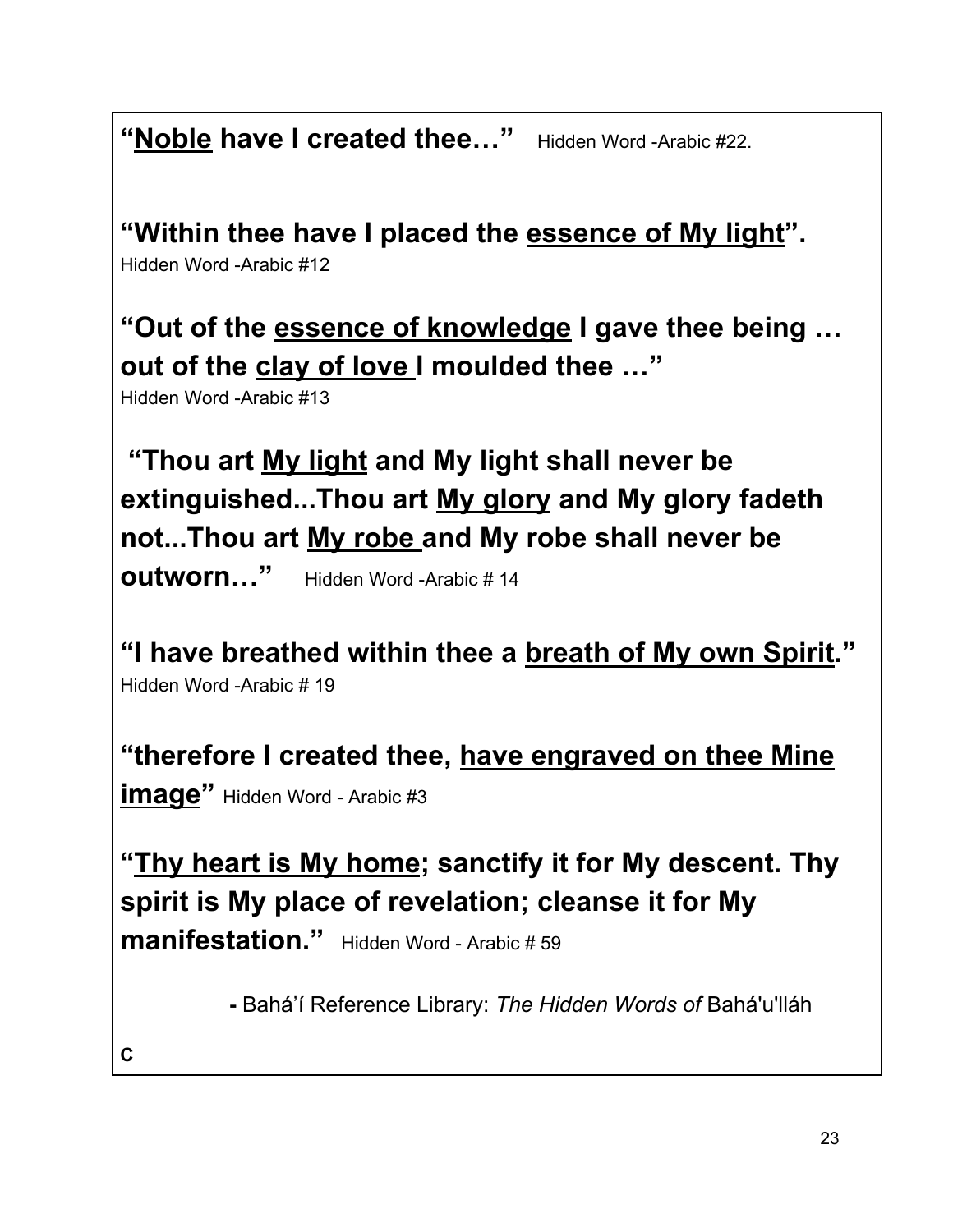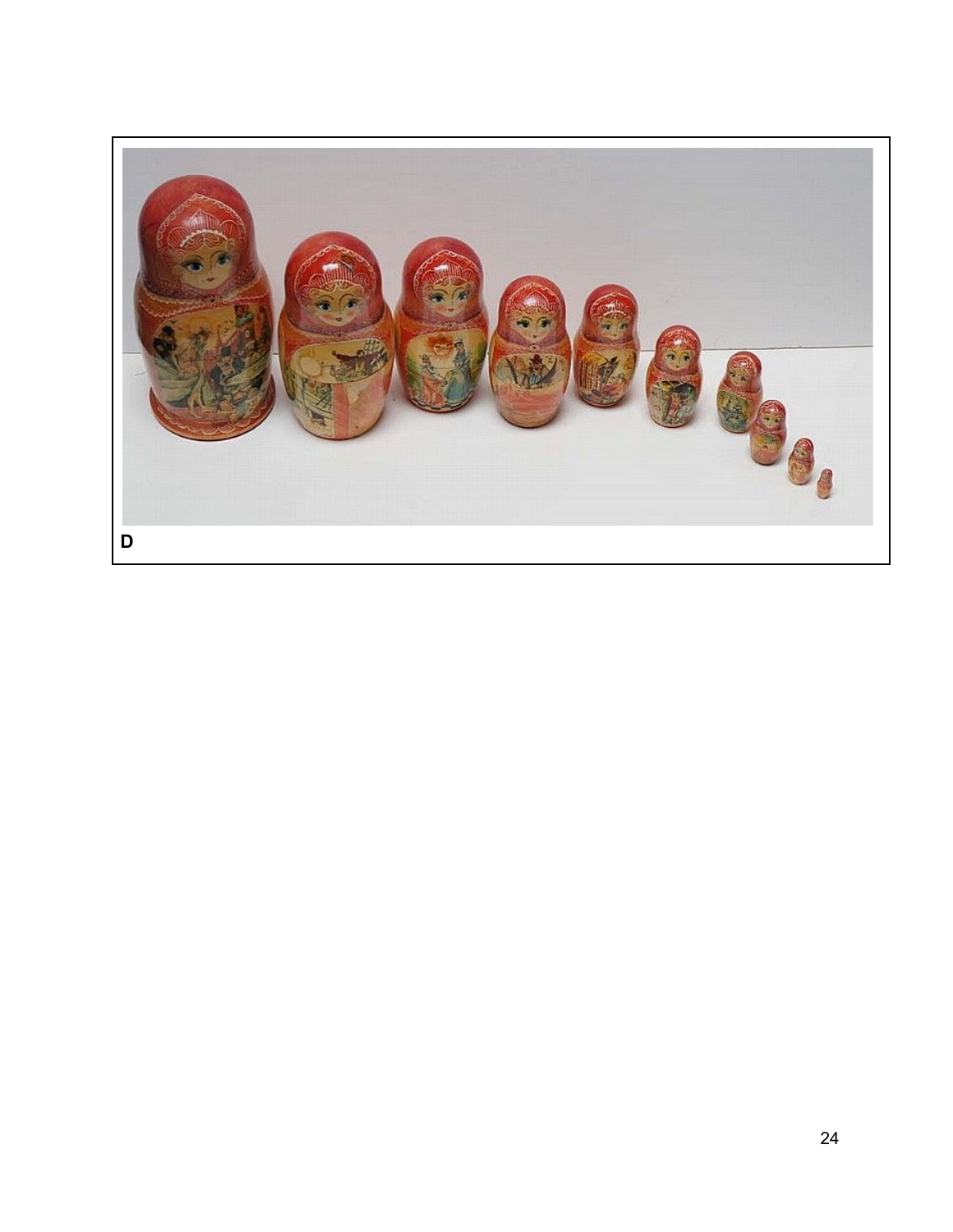| I AM A<br><b>PERSON</b>                  | <b>MY JOB (SCHOOL</b><br>OR WORK)               |
|------------------------------------------|-------------------------------------------------|
| I AM<br><b>MALE/FEMALE</b><br>(BOY/GIRL) | <b>MY NAME</b>                                  |
| <b>MY SKIN COLOR</b>                     | <b>MY RELIGION</b>                              |
| <b>MY COUNTRY OF</b><br><b>BIRTH</b>     | <b>MY VIRTUES</b><br>(GOOD<br><b>QUALITIES)</b> |
| <b>THE CITY I LIVE IN</b><br>Е           | <b>I AM A SPECIAL</b><br><b>SERVANT OF GOD</b>  |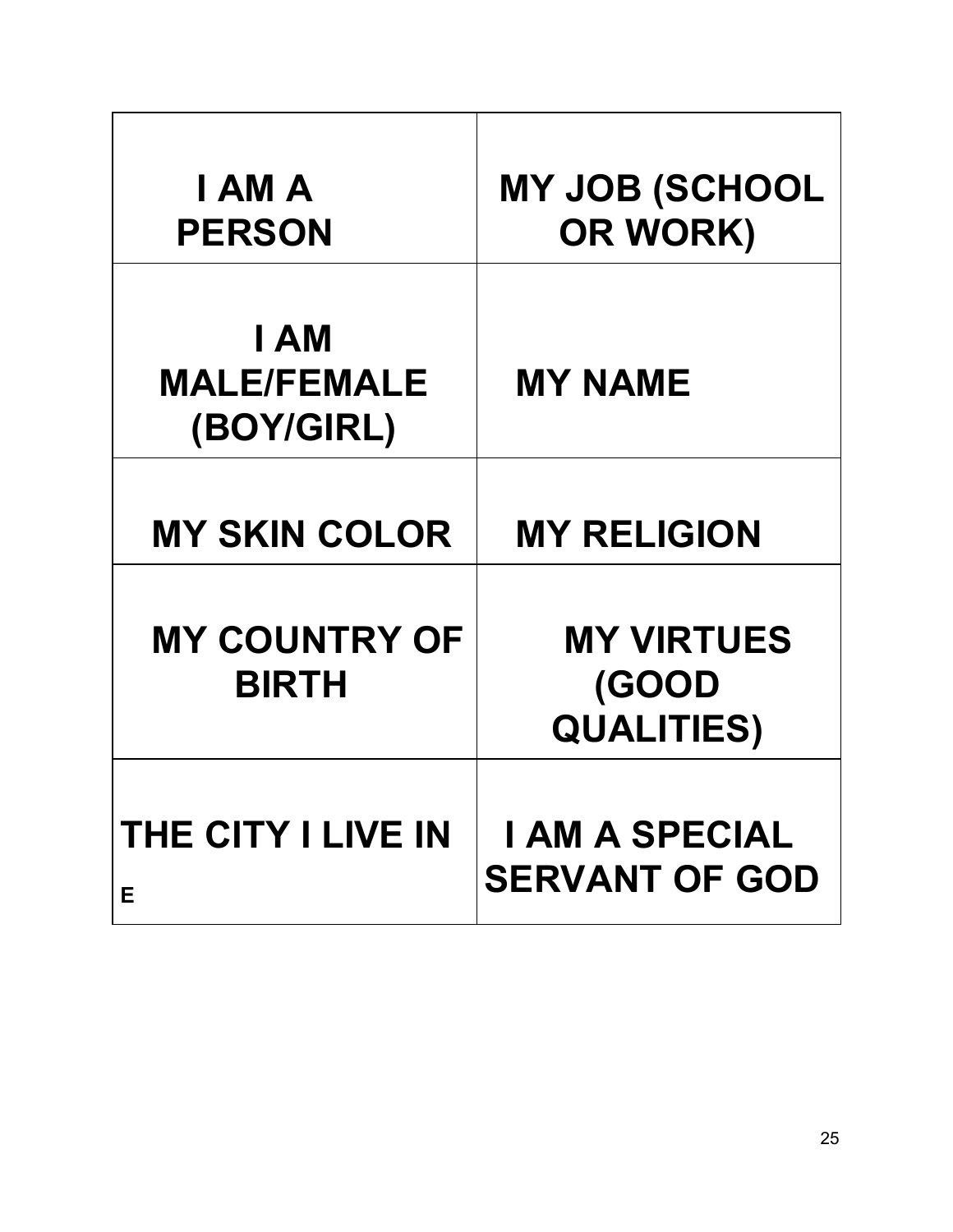

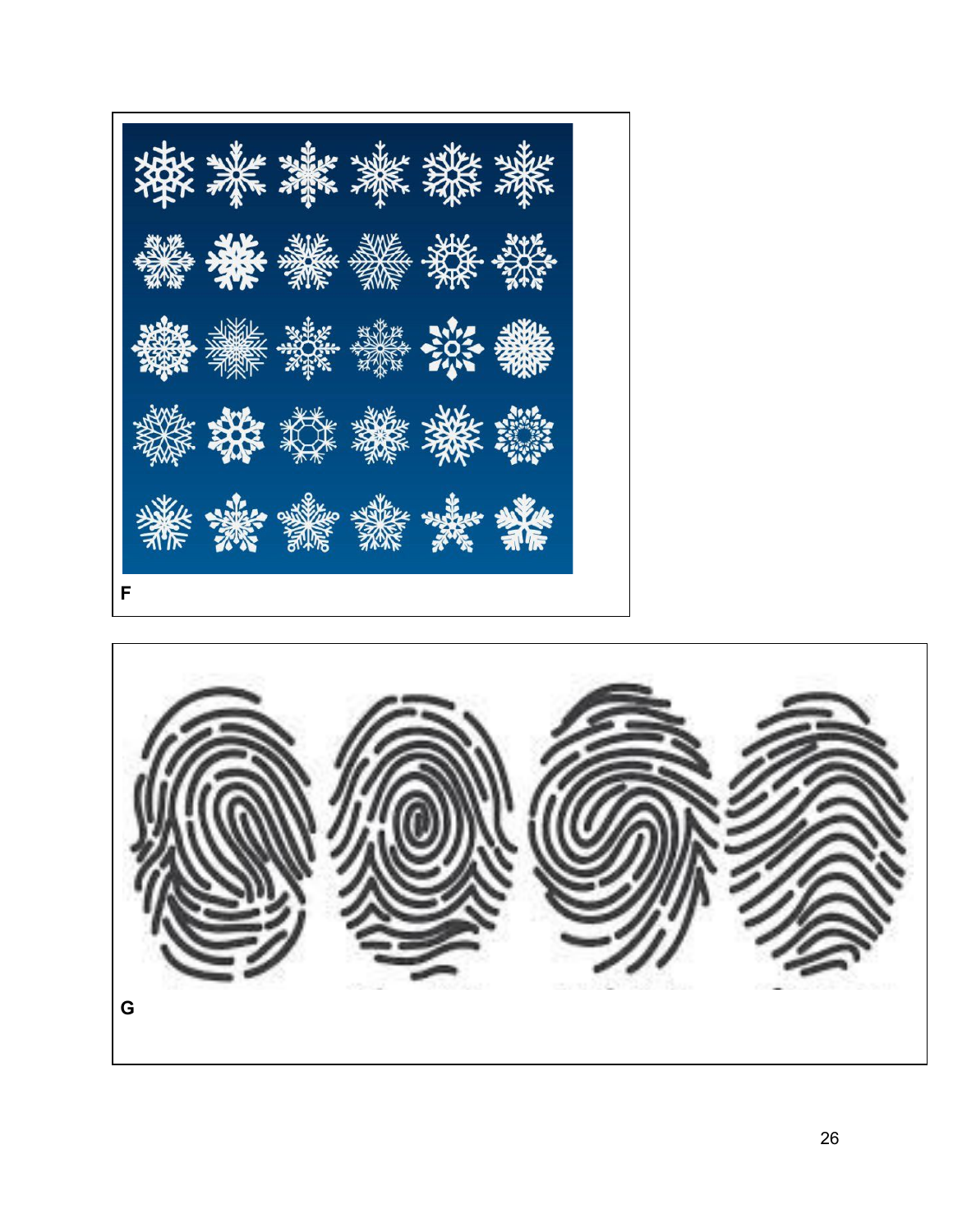

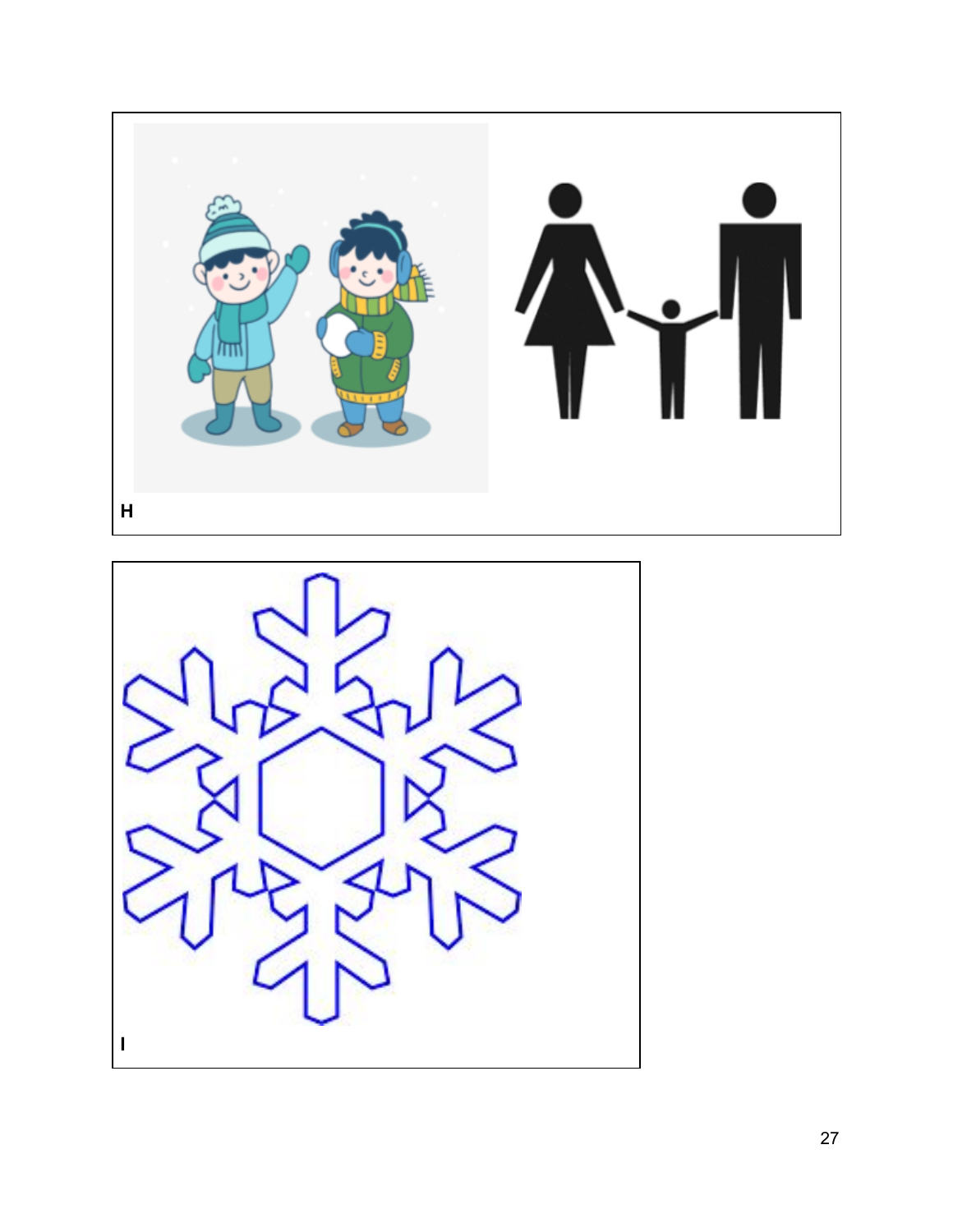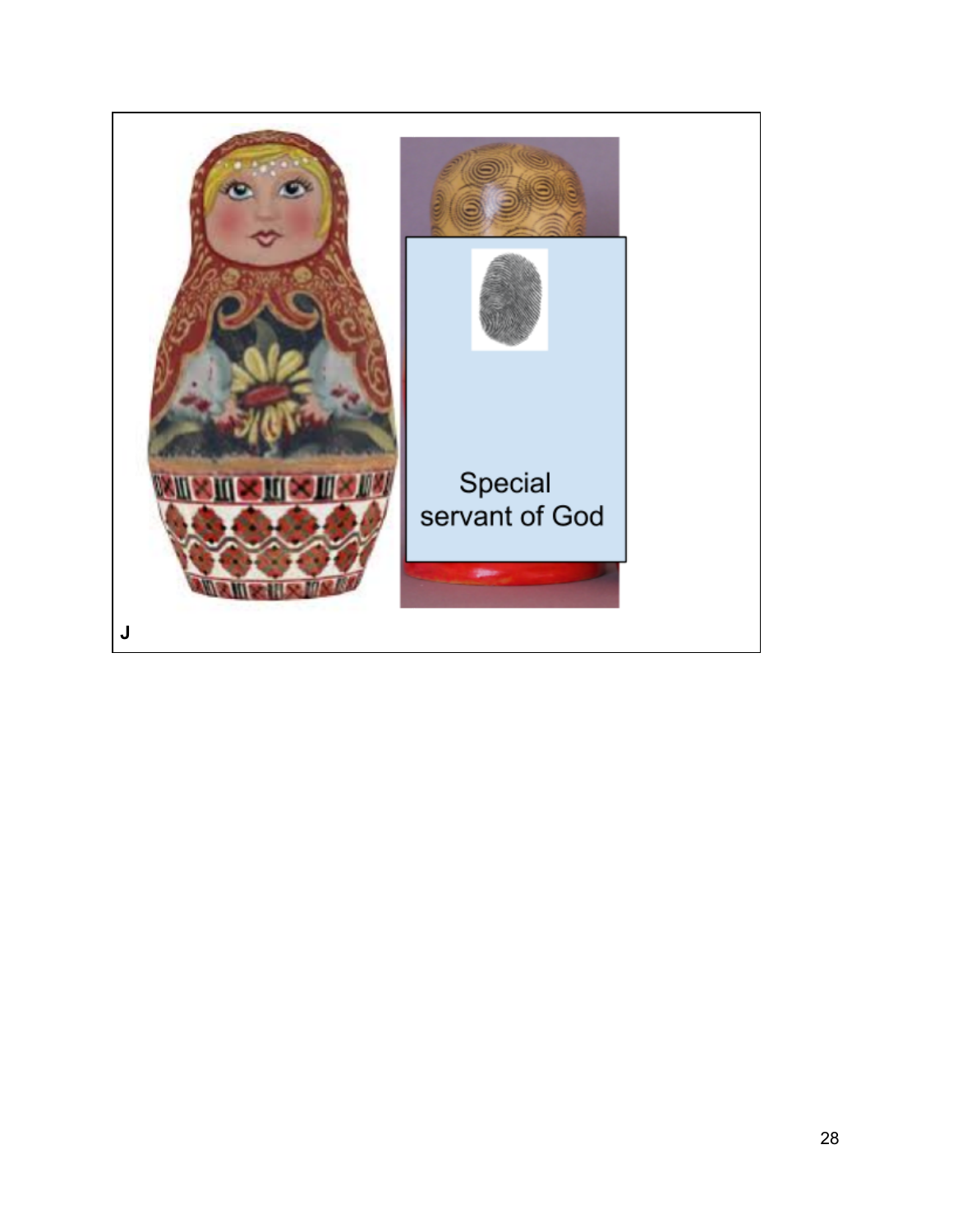**Labels for nesting dolls with assigned numbers - to be cut apart**

| #1<br>I AM A<br><b>PERSON</b>                  | #6<br><b>MY JOB (SCHOOL</b><br>OR WORK)               |
|------------------------------------------------|-------------------------------------------------------|
| #2<br>I AM<br><b>MALE/FEMALE</b><br>(BOY/GIRL) | #7<br><b>MY NAME</b>                                  |
| #3<br><b>MY SKIN COLOR</b>                     | #8<br><b>MY RELIGION</b>                              |
| #4<br><b>MY COUNTRY OF</b><br><b>BIRTH</b>     | #9<br><b>MY VIRTUES</b><br>(GOOD<br><b>QUALITIES)</b> |
| #5<br><b>THE CITY I LIVE IN</b>                | #10<br><b>I AM A SPECIAL</b><br><b>SERVANT OF GOD</b> |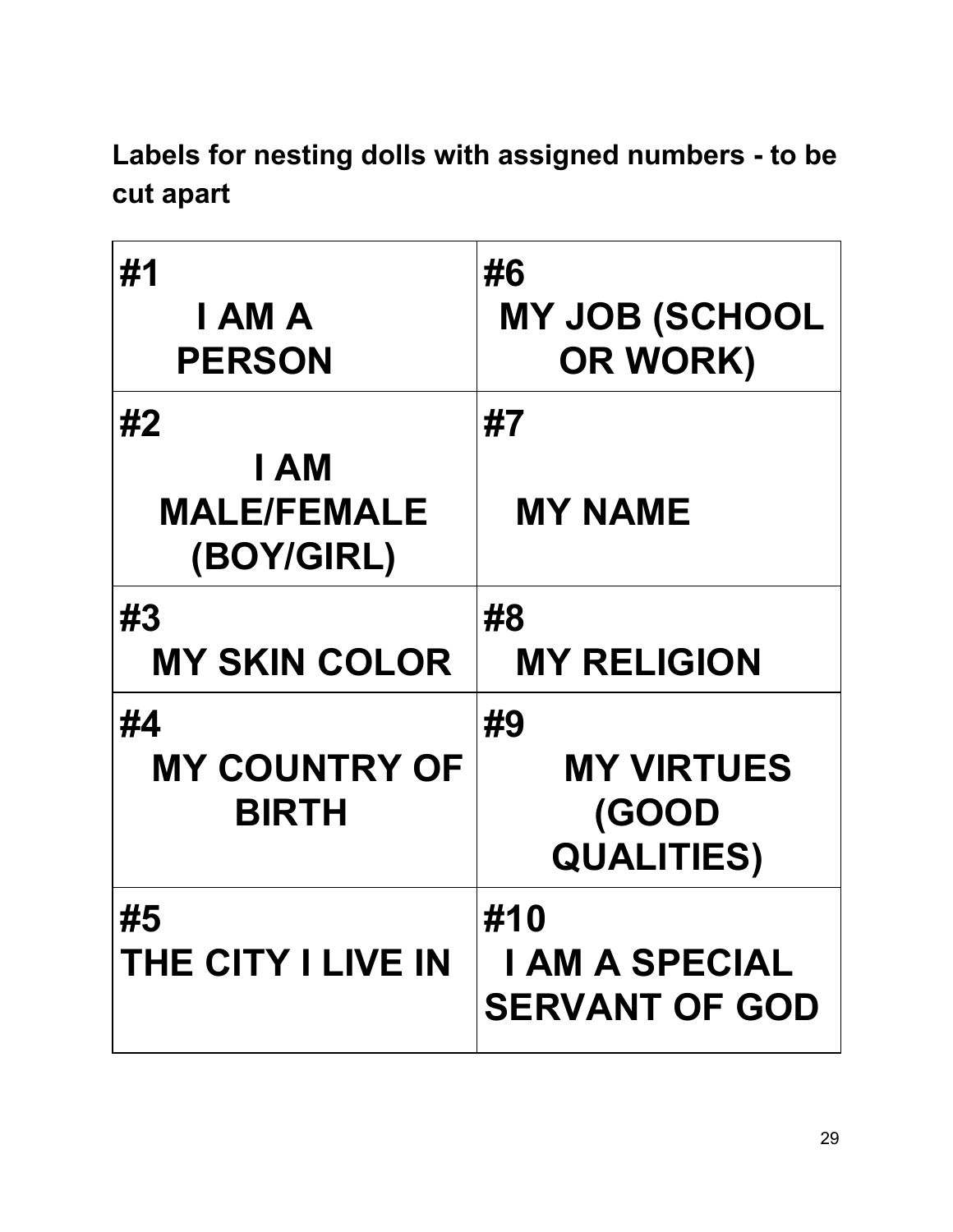# **Labels without assigned numbers**

| I AM A<br><b>PERSON</b>                  | <b>MY JOB (SCHOOL</b><br>OR WORK)               |
|------------------------------------------|-------------------------------------------------|
| I AM<br><b>MALE/FEMALE</b><br>(BOY/GIRL) | <b>MY NAME</b>                                  |
| <b>MY SKIN COLOR</b>                     | <b>MY RELIGION</b>                              |
| <b>MY COUNTRY OF</b><br><b>BIRTH</b>     | <b>MY VIRTUES</b><br>(GOOD<br><b>QUALITIES)</b> |
| <b>THE CITY I LIVE IN</b>                | <b>I AM A SPECIAL</b><br><b>SERVANT OF GOD</b>  |